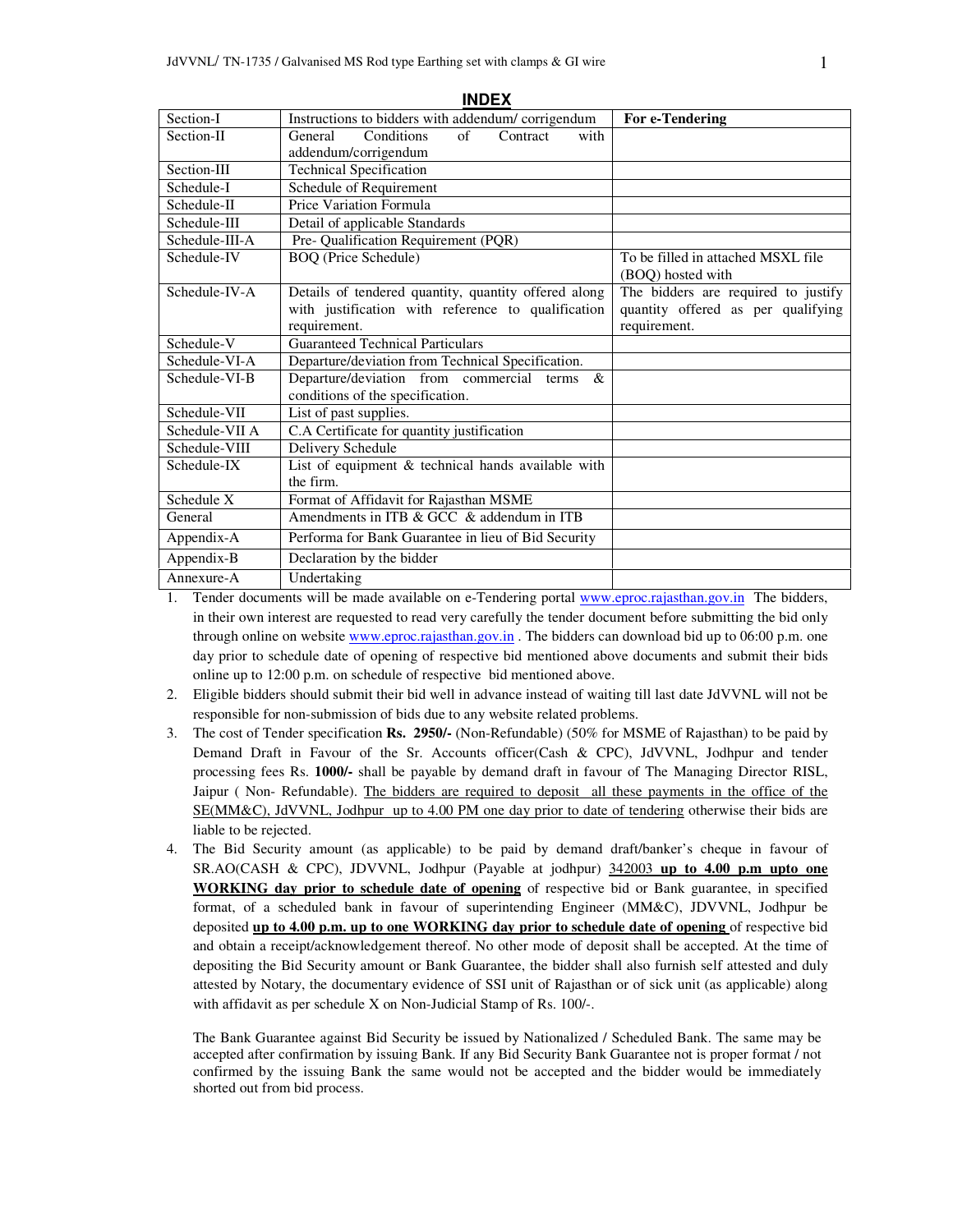#### **JODHPUR VIDYUT VITARAN NIGAM LIMITED OFFICE OF THE SUPERINTENDING ENGINEER (MM&C) NEW POWER HOUSE, INDUSTRIAL AREA, JODHPUR –342 003 Corporate Identity Number (CIN)-U40109RJ2000SGC016483 GST No. 08AAACJ8578R1ZJ**

**TELEPHONE: 0291-2651376 FAX: 0291-2746539**  Mail Address: semmcjdvvnl@gmail.com

#### **TENDER SPECIFICATION NO. JdVVNL/SE(MM&C)/EIIIAIII/TN-1735**

Tenders are hereby invited in e-procurement system for purchase of **GALVANISED M. S. ROD TYPE EARTHING SET WITH CLAMPS AND G.I. WIRE, UNDER TN-1735.** 

Tenders are to be submitted online in electronic format on website **http:eproc.rajasthan.gov.in**. The details are as under-

| S. No.   Name of Item                                                      | <b>Quantity</b> | <b>Estimated Unit</b><br><b>F.O.R.</b><br><b>Destination Price</b> |
|----------------------------------------------------------------------------|-----------------|--------------------------------------------------------------------|
| <b>GALVANISED M. S. ROD TYPE EARTHING</b><br>SET WITH CLAMPS AND G.I. WIRE | 1,19,737 Sets   | <b>Rs.</b> 451.71 per set.                                         |

| A            | NIT No.                       | TN-1735                                                |
|--------------|-------------------------------|--------------------------------------------------------|
| B            | Cost of tender specifications | Rs.2950.00 (Two Thousand nine Hundred fifty Only)      |
|              |                               | (50% for MSME of Rajasthan)                            |
| C            | Processing fee of RISL        | Rs.1000.00 (One Thousand Only)                         |
| D            | Bid security to be deposited  | <b>General Bidder: Rs 10,81,728.00</b>                 |
|              |                               | Sick Unit: Rs 5,40,864.00                              |
|              |                               | SSI unit of Rajasthan: Rs. 2,70,432.00*                |
| E            | Validity                      | 120 days from the next date of opening of techno-      |
|              |                               | commercial bid.                                        |
| $\mathbf{F}$ | Base date for price variation | 01.01.2022 (irrespective of date of opening of tender) |

**\*In case SSI unit of Rajasthan quotes the less than the tendered quantity , then they are required to furnish Bid security @ 0.5% of the value of the quantity offered by them, failing which bid shall be considered non-responsive.** 

 The micro , small & Medium Scale Industries of Rajasthan and sick Industries , other than Small Scale Industries , whose cases are pending before the Board of Industrial and Financial Reconstructioon (BIFR) shall furnish self attested documentary evidence duly attested by notary to claim the above.

# **IMPORTANT DATES**

| S.N. | <b>Events</b>                   | Date & Time          | Location                         |
|------|---------------------------------|----------------------|----------------------------------|
| 1    | Date of downloading of tender   | Up to 31.01.2022     | www.jdvvnl.com &                 |
|      | specifications                  | $(6:00 \text{ PM})$  | http:eproc.rajasthan.gov.in      |
|      |                                 |                      |                                  |
| 2    | Deposit of cost of Tender       | Up to 31.01.2022     | Office of Sr. A.O (Cash & CPC) / |
|      | Specifications & Bid security   | $(4:00 \text{ PM})$  | SE (MM&C), JdVVNL, New           |
|      | and furnishing of Processing    |                      | Power House, Industrial Area,    |
|      | fee                             |                      | Jodhpur                          |
| 3    | of<br>&<br>Date<br>time<br>Last | Up to 01.02.2022     | http:eproc.rajasthan.gov.in      |
|      | submission of electronic bid    |                      |                                  |
|      |                                 | $(12:00 \text{ PM})$ |                                  |
| 4    | Opening of Technical Bid        | 01.02.2022           | http:eproc.rajasthan.gov.in      |
|      |                                 | $(3.00 \text{ PM})$  |                                  |
| 5.   | Opening of Price Bid            | To be intimated      | http:eproc.rajasthan.gov.in      |
|      |                                 | separately to the    |                                  |
|      |                                 | qualified bidders    |                                  |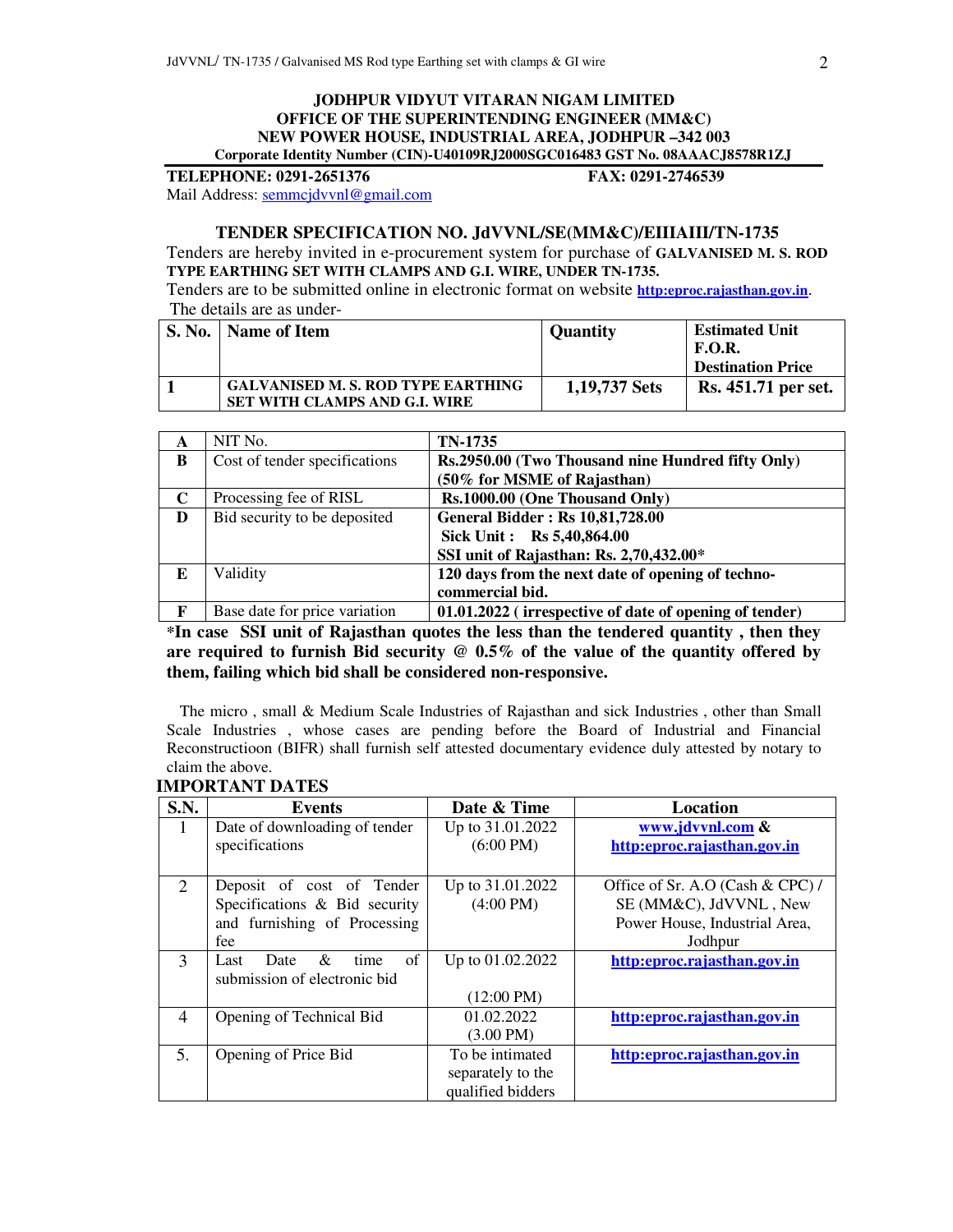#### SECTION-III

# TECHNICAL SPECIFICATION FOR SUPPLY OF GALVANISED M.S.ROD TYPE EARTHING SET WITH CLAMPS AND G.I. WIRE AGAINST TN-1735

#### 1. SCOPE

This specification covers design, manufacture, inspection, testing before dispatch, supply and delivery at consignees headquarter of Galvanised M.S. Rod type earthing sets with clamps and G.I. wire. The earthing sets shall be used to protect the 33 KV, 11 KV LT lines & sub-stations from faulty currents.

#### 2. CLIMATIC CONDITIONS

| I. Peak ambient temperature                        | 50 Degree C |
|----------------------------------------------------|-------------|
| II. Maximum average ambient temperature            | 40 Degree C |
| III. Maximum temperature attainable                | 60 Degree C |
| IV. Maximum relative humidity                      | 100 %       |
| V. Minimum relative humidity                       | 50 %        |
| VI. Average number of thunder storm days per annum | 40          |
| VII. Average number of rainy days per annum        | 100         |
| VIII. Average annual rainfall                      | 10-100 cm   |
| IX. Maximum wind pressure                          | 100 Kg/sq.m |
| X. Altitudes not exceeding                         | 1000 mtrs.  |

#### 3. REQUIREMENT

The quantities mentioned in the schedule-I of requirement are provisional. However, the type of structures and the net quantity shall be determined later-on at the time of finalization of this tender. The purchaser also reserves the right to increase or decrease the tendered quantity/ weight of structure. The purchaser also reserves the right to split the quantity and to entrust the order for the supply on one or more suppliers. The tenderer shall agree to supply part quantity ordered on him at the rates/ prices mentioned in the tender or accepted by the purchaser.

#### 4. DELIVERY

The maximum commencement period allowed shall be 30 days from the date of receipt of purchase order and entire ordered quantity shall be completed in **8 (Eight)** months thereafter at **equal monthly rate**. The bidder is required to quote monthly delivery**.** In case ordered quantity is different than quoted quantity, delivery shall be adjusted proportionately**. Tender in which monthly delivery is not indicated likely to be ignored.**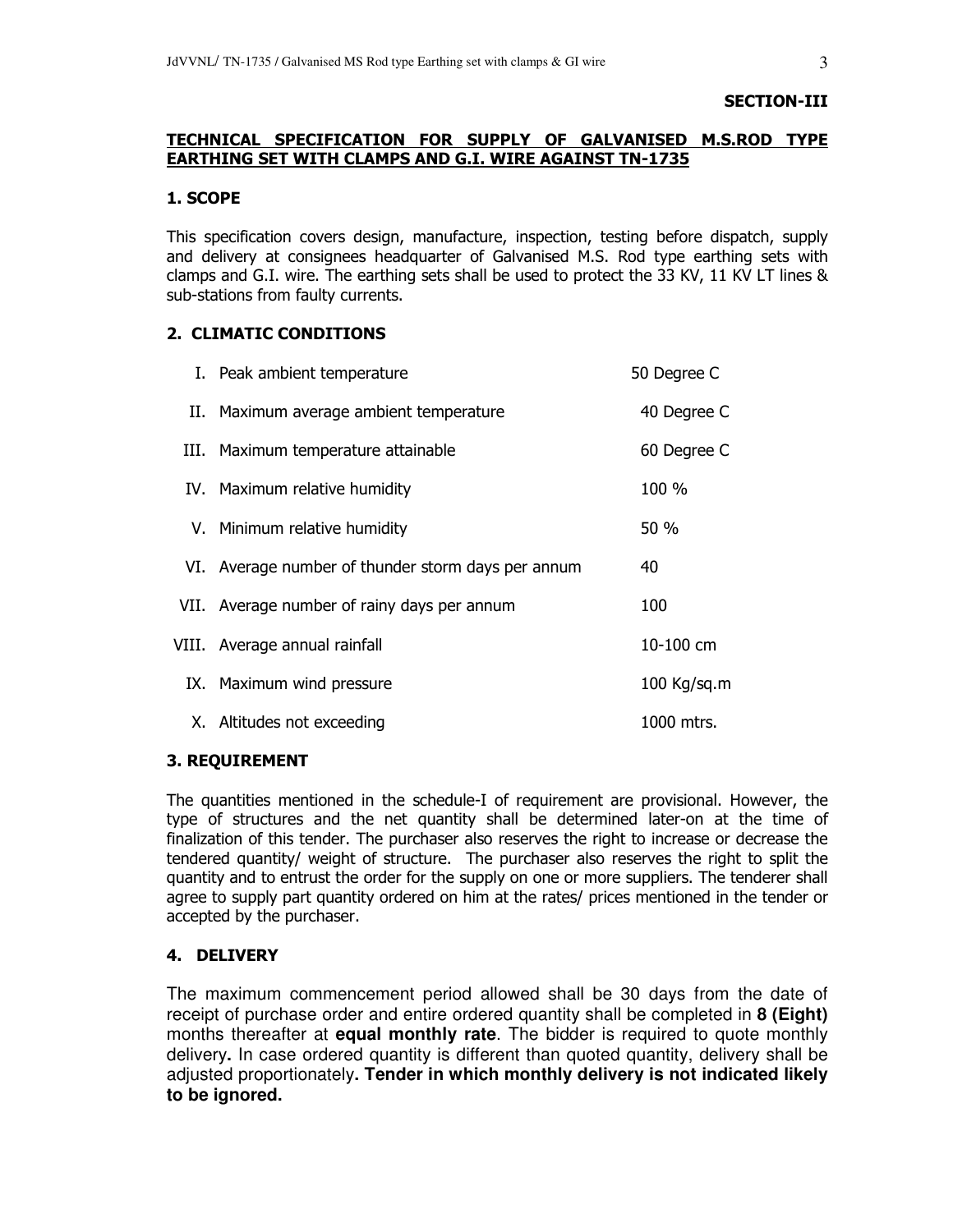# 5. STANDARDS

The relevant ISS: to which this material shall conform is indicated as below:-

#### For fabricated material

- (i) Raw material test (Manufacturer's Raw material test certificate as per ISS: 2062- Grade 'A')
- (ii) Galvanisation test as per relevant IS:2633.
- (iii) Checking/verification of Dimension etc. as per approved drawing.
- (iv) Sampling for workmanship and dimension checking 3% of each lot and as per ISS-4711-1976.

#### For Bolt & Nuts:

- (i) Sampling as per IS:2614 (1969)
- (ii) Dimensions as per IS:6639(1972)/12427 (1988) for bolts and IS:1363 Part-III (1984) for nuts.
- (iii) Galvanisation (sampling) as per IS:1367 part-12 1983, mechanical properties and chemical composition (as per IS:1367 part-III-1991/ IS:12427 (1988) for bolts and IS:1367 Part-IV 1980/IS12427-1988 for nuts.

#### For Spring washers:

- (i) Sampling as per IS:6821 (1973)
- (ii) Dimension and testing IS:3063 (1972) and permanent set test DIN-257 part 264.2.2 and 4.2.3
- (iii) Electroplating IS:1573 (1986)
- (iv) Chemical composition IS:4072 (1975)

#### For Galvanised steel wire:

- (i) As per IS: 280(latest addition)
- (ii) Testing as per IS:7887 Grade-III

#### 6. FINANCIAL RESOURC ES AND EXPERIENCE

The tenderer shall submit along with the tender, the details regarding his previous experience in performing similar comparable work, the technical strength and manufacturing facilities available and also financial capability. The tenderer is further requested to furnish the information, particularly on the following points :-

- (i) Standing of the firm as manufacturer or authorized dealers/sole selling agent/sole distributor.
- (ii) Approximate tonnage, fabricated so far at his works on monthly basis.
- (iii) Testing facilities available at their works.

#### 7. WORKMANSHIP:

The galvanized M.S. Rod shall be made to the dimension specified. The Rod shall be solid and free from all defects and shall be uniformly galvanized. The requirement for chemical composition of the rod, clamp, Nut-Bolts etc. shall conform to relevant ISS as mentioned against each item of earthing sets.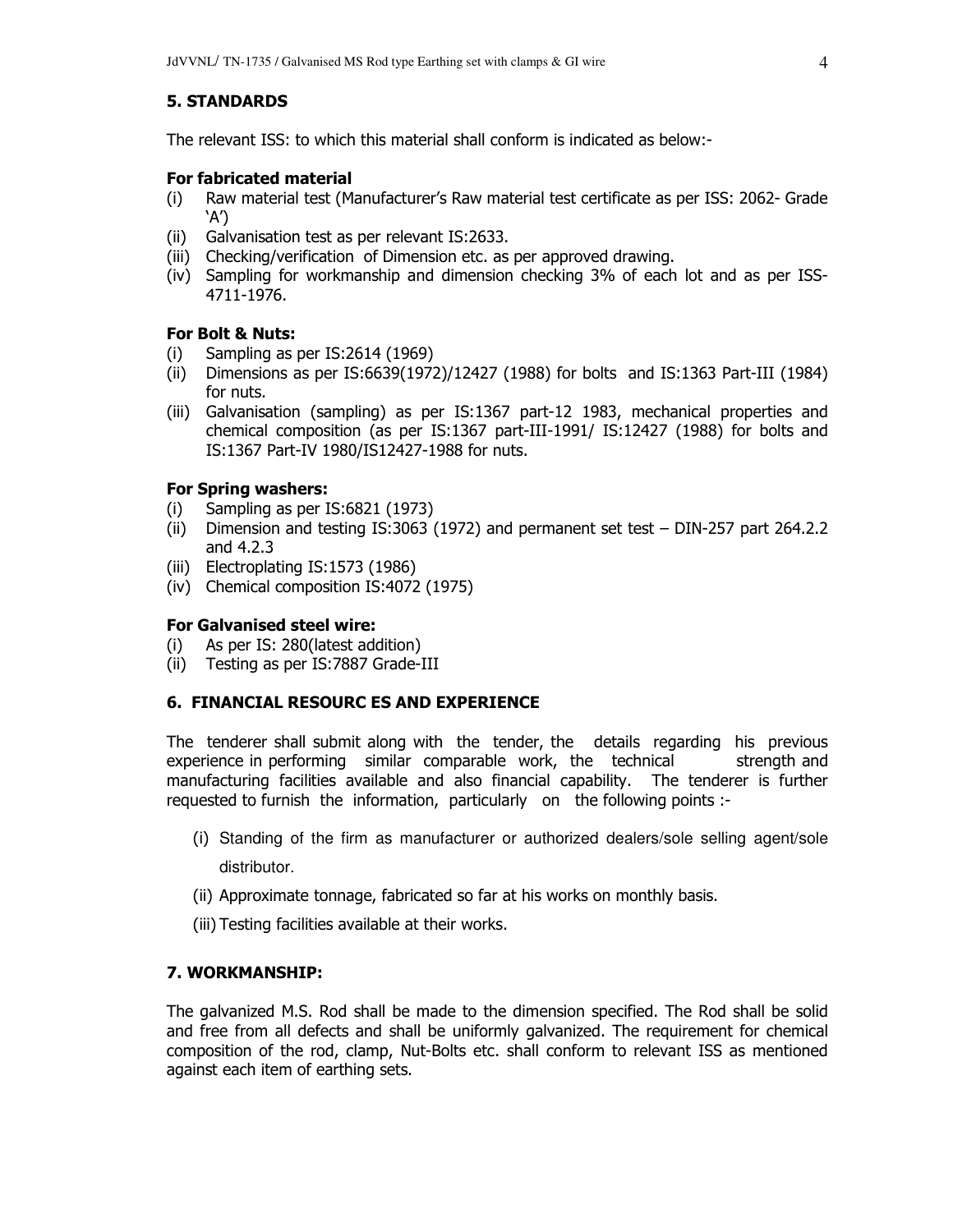#### 8. QUALITY ASSURANCE PLAN

The supplier shall invariably furnish the following information alongwith his offer, failing which his offer shall be liable for rejection.

- (i) Names of sub-suppliers for the raw materials, list of standards according to which the raw materials are tested, list of tests normally carried out on raw materials in the presence of supplier's representative and copies of test certificate.
- (ii) Information and copies of test certificates as in (i) above in respect of bought out material.
- (iii) List of manufacturing facilities available.
- (iv) Level of automation achieved and list of areas where manual processing exists.
- (v) List of areas in manufacturing process, where stage inspections are normally carried out for quality control and details of such test and inspection.
- (vi) List of testing equipments available with the supplier for final testing of Galvanised M.S.Rod type earthing sets and test plant limitation if any vis-à-vis the type, special acceptance and routine tests specified in the relevant standards. These limitations shall be very clearly brought out in schedule of deviation from specified test requirements.

#### 9. INSPECTION, TESTING & CHECKING:

All the tests and inspection shall be made at the works of manufacturer unless otherwise especially agreed upon by the bidder and purchaser at the time of purchase. The bidder shall afford the inspecting officer(s) representing the purchaser all reasonable facilities without charges, to satisfy him that the material is being furnished in accordance with this specification. The purchaser has the right to have the tests carried out at his own cost by an independent agency whenever there is a dispute regarding the quality of supply.

The inspection may be carried out by the purchaser at any stage of manufacture/ before dispatch as per relevant standard.

Inspection and acceptance of any material by the purchaser shall not relieve the bidder of his obligation of furnishing material in accordance with the specification and shall not prevent subsequent rejection if the material is found to be defective. The bidder shall keep the purchaser informed in advance, about manufacturing programme so that arrangements can be made for inspection.

The bidder shall give 15 days advance intimation to enable the purchaser to depute his representative for witnessing the acceptance and routine tests. The inspection charges would be to the purchaser's account.

TEST BEFORE DESPATCH:- The M.S. Rod type earthing sets shall be subject to the following tests as per ISS at manufacturer's works before dispatch.

ROUTINE/ACCEPTANCE TEST AS PER RELEVANT STANDARD:

#### For fabricated material

- I) Raw material test (Manufacturer Raw material certificate as per ISS: 2062 Grade A).
- II) Galvanization test as per relevant IS:1367(Pt.  $13<sup>th</sup>$ )1983.
- III)Checking of Dimensions etc. as per approved drawing.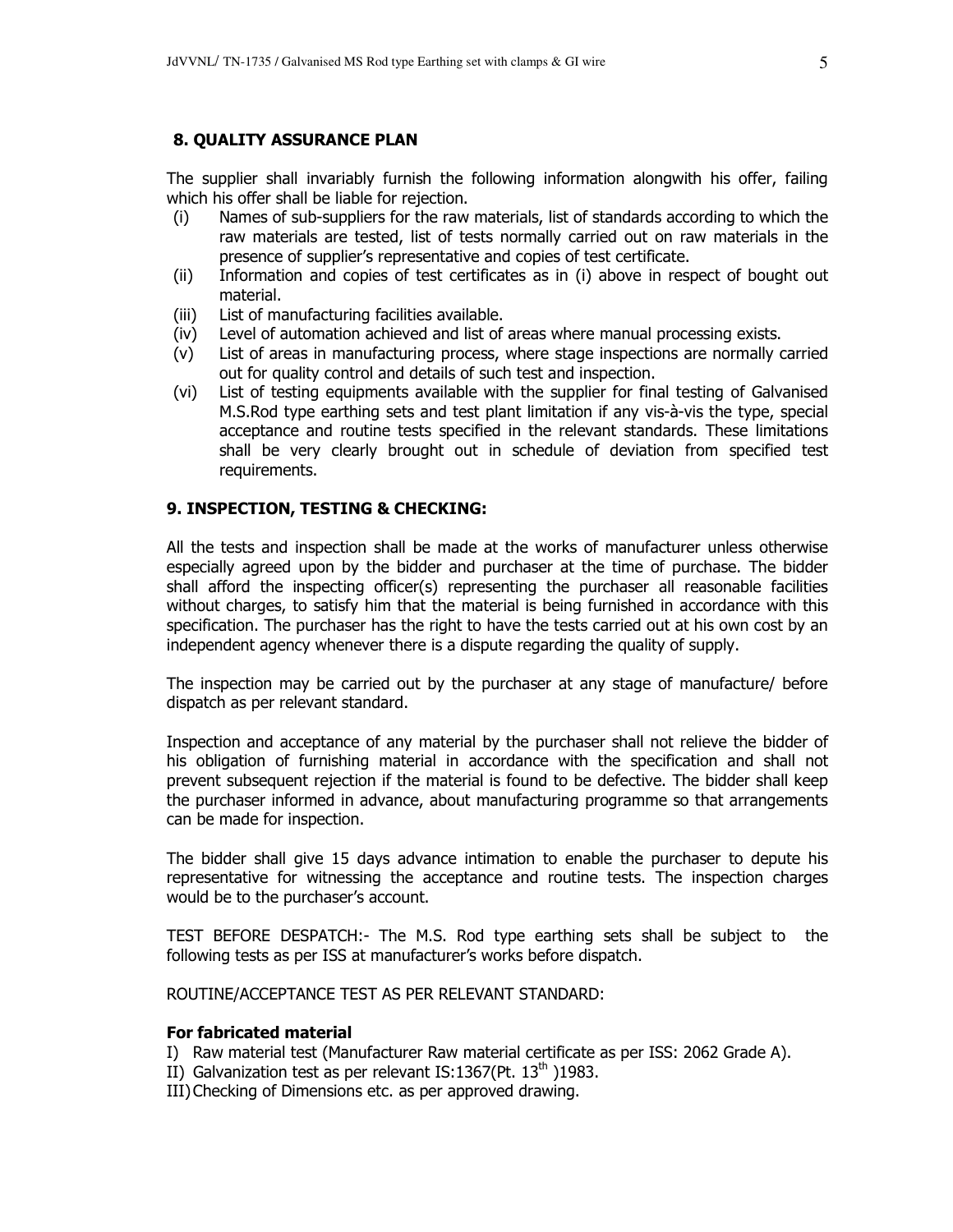IV) Sampling of workmanship and dimension checking 3% of each lot and as per ISS: 4711- 1976.

#### For Bolt & Nuts

- i) Sampling as per IS:2614 (1969)
- ii) Dimensions
- iii) Galvanization

#### For spring washers:

- I) Sampling
- II) Dimensions
- III)Galvanization
- IV) Chemical composition

Galvanised steel wire as per IS:12776 / 1989 latest addition.

In case bidder use the steel sections manufactured by prime producers then the inspecting officer shall verify and record in the inspection report regarding stamping and mark of prime producers.

The purchaser reserves the right to conduct all tests on M.S. Rod type earthing sets. (Name of the equipment/material) after arrival at site and the contractor shall guarantee test certificate figures under actual service conditions.

#### 10. MARKING

The following marking shall be stamped / punched / emboss with a metal dye on the both clamps and s hall be legible.

- i. The name of manufacturers in suitable code
- ii. The word " $JUD''$  & "TN No"
- iii. Year of manufacture

If the above marking is not found on the material received in the stores , the receipted challan s hall not be given by the concerned stores . The challan shall only be issued after verification of material by the Store officer.

Each bundle of earthing sets shall be legibly marked with the physical condition, weight, date of manufacture, trade mark or the name of manufacturer. The material which is inspected and cleared for dispatch shall be sealed with the JDVVNL seal.

#### 11. PACKING AND FORWARDING

The Galvanised M.S.Rod type earthing sets shall be supplied in bundles (containing all items) and shall be suitably bound and fastened compactly and shall have a maximum weight of 400 Kgs. The bundles will be suitably protected by wrapping round by hessian cloth/polythene cover to avoid damage in transit and corrosion.

#### 12. TEST CHECKING OF MATERIAL AT STORES.

The material received in stores shall be subject to test checking in the test laboratory of Nigam (CTL) before final acceptance of material. The procedure for the same shall be as under:-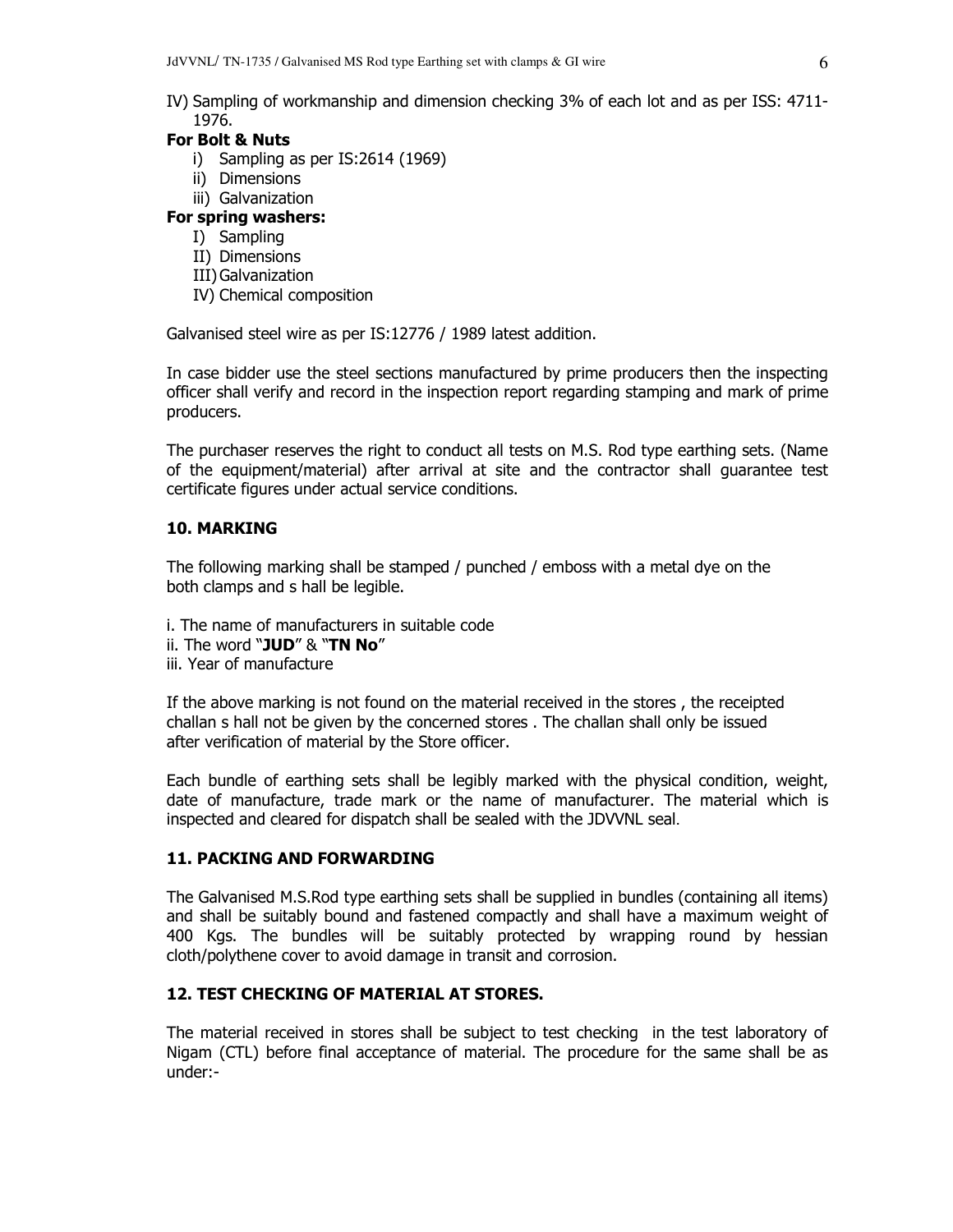(i) One sample out of each sub-lot / lot of 2000 sets or part thereof from each inspected lot received in stores shall be selected for test checking of material and shall be got tested. The sample selection shall be done as soon as material is received in stores without the presence of representative of supplier. However testing of sample(s) at CTL shall be carried out in presence of representative of supplier after identification of sample by supplier's representative.

# **(ii) Tests**

- **(A)** The following tests shall be carried out on the selected samples of complete earthing set except G.S. wire at CTL.
	- (i) Visual examination
	- (ii) Verification of dimension as per specification/ GTP/approved drawings.
	- (iii) Galvanization uniformity test
	- (iv) Weighment of selected sample
- **(B)** The following tests shall be carried out on the selected samples of G.S. wire as per relevant standards at CTL.
	- (i) Galvanization uniformity test
	- (ii) Dimensional Check
	- (iii) Tensile load test

Test of the material shall be got done at the test laboratory of the Nigam i.e. CTL. For witnessing of the testing clear 7 days notice shall be given to the supplier stating date, time and place where the test is to be conducted. In case the suppliers do not attend for witnessing the test, the testing shall be proceeded / completed and action shall be taken as per the contract.

The Executive Engineer (CTL) shall send copies of test reports to the purchaser, consignees and the supplier and Sr. A. O. (Cash & CPC).

#### 13. CRITERIA FOR ACCEPTANCE

#### (A) Verification of dimension.

The sample(s) shall be subjected to verification of dimension check up as per specification/GTP/approved drawings and will be accepted as per tolerances specified in specification/ relevant IS: The material will be accepted to any extent if tolerances are in positive side. If tolerances are in negative side then the material shall be accepted to the extent as specified in IS, without any deduction. If the dimensions are in negative side beyond the specified tolerances in IS then it will be accepted to the extent double the negative side tolerance as specified in IS but with following deductions:-

(a) for M.S.Rod: - 2% of the cost of material

(b) Other parts :- 1% of the cost of material

If the dimensions are beyond double the permissible negative tolerance then material shall be rejected and the supplier shall replace at his own cost.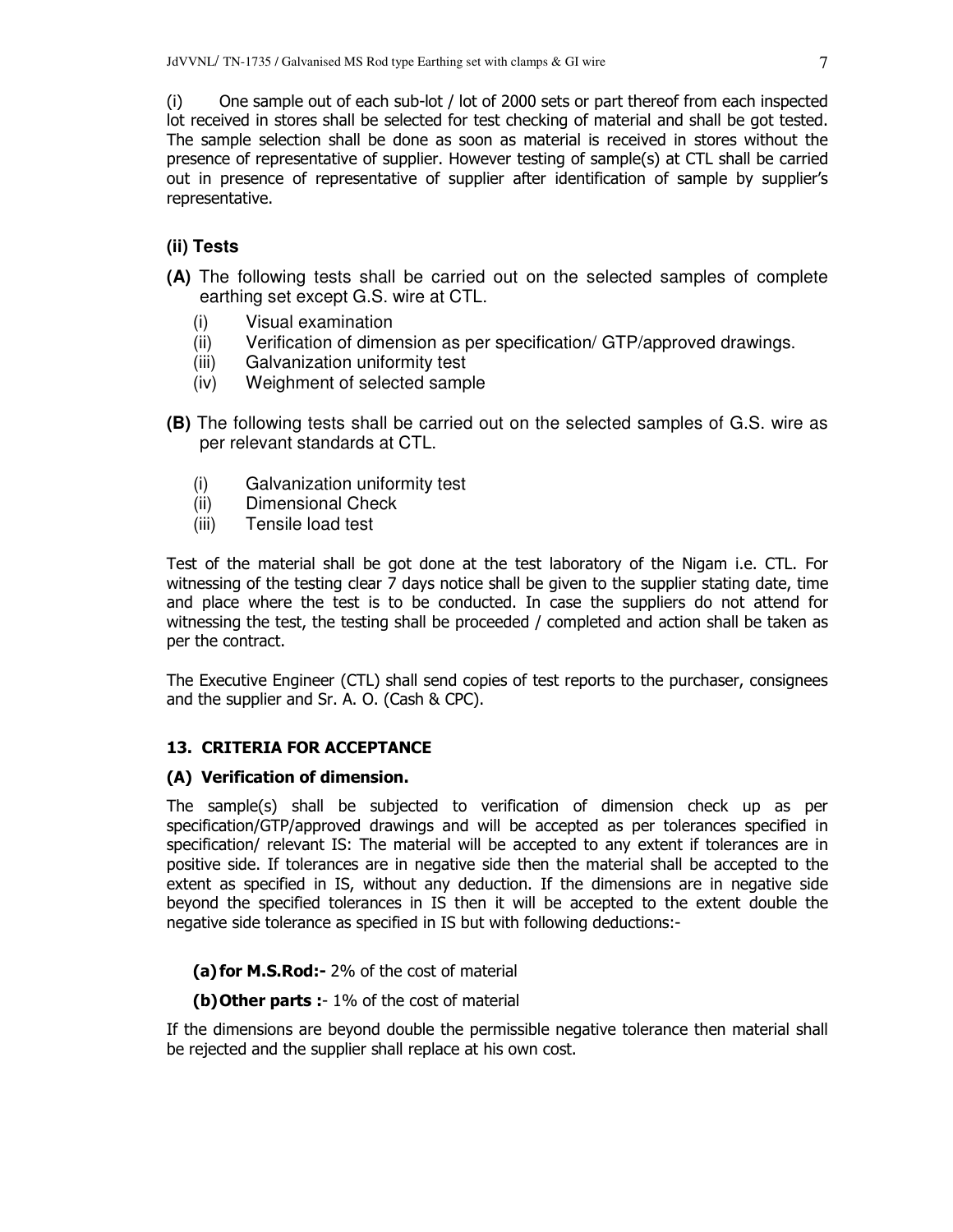#### (B) Galvanization (Uniformity) test

 (i) The sample shall be first tested for (n-2) number of dips where (n) is specified number of dips in the contract. If the sample(s) does not pass the uniformity of galvanization test for  $(n-2)$  dips, the **material shall be rejected** and the material relating to relevant lot/sub-lot to which sample(s) pertains shall have to be replaced by the supplier free of cost.

(ii) If the sample(s) has passed the uniformity of galvanization test for  $(n-2)$  dips, then it shall be tested for (n-1) dips. If the sample has not passed the uniformity of Galvanization Test with (n-1), then material pertaining to relevant lot/sub-lot shall be accepted with a deduction @ 10% of cost of material.

(iii) If the sample(s) has passed the uniformity of Galvanization Test with  $(n-1)$  dips, then sample shall be tested for last one dip of one minute to complete the test for 'n' dips. If the sample does not pass the uniformity test with specified number of dips i.e. 'n' dips, then material pertaining to relevant lot/sub-lot shall be accepted with a **deduction @ 5% of** cost of material.

The payment shall be released only after receipt of successful test report of the sample(s) selected at purchaser's store for mandatory test checking to be carried out at CTL. However, the due date for payment shall be considered from the date of submission of bills along with receipted challans to Sr. A.O.(Cash & CPC), JdVVNL, Jodhpur

#### 14. PRICES AND PRICE VARIATION

The prices shall be quoted in Rs. per Set on F.O.R. destination basis in the manner detailed in schedule of Prices (Schedule-IV) indicating details of ex-works price, freight & Insurance charges and GST. for delivery at our stores. The offers in which prices have not been quoted in prescribed manner are liable to rejection.

The quoted price shall be variable as per Price Variation formula given in this specification at Schedule-II without any ceiling. The base date of price variation shall be **01.01.2022 ( irrespective of date of opening of tender)**, and shall be governed as per clause No.1.10. of Instructions to bidders.

If the price variation formula is changed, the same shall be applicable for the price variation. During the transit period when both old and new indices are being circulated, then the admissible Price Variation shall be applicable, which is advantageous to Nigam, and the period from which the old indices are discontinued then the P.V. shall be admissible with the new indices.

#### 15. PAYMENT

Payment for the supplied material shall be made as per the actual weight received and verified by consignee(s) in the store. Payment shall be governed in accordance with the clause No.1.42 of GCC with following modifications.

#### 16. QUANTITY TOLERANCE

The quantity ordered can be supplied with a tolerance of plus minus 2%.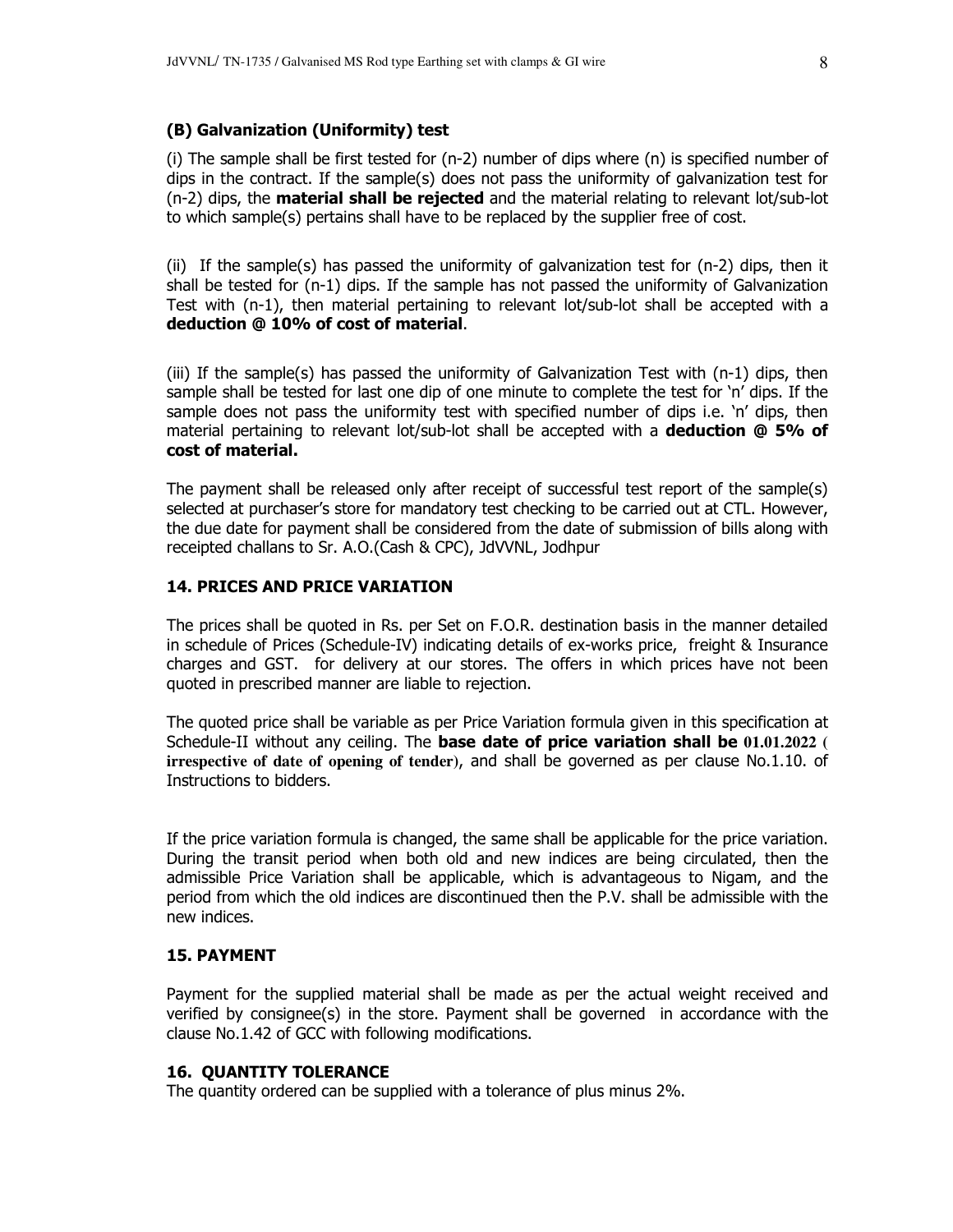#### 17. DEPARTURE FROM SPECIFICATION

Technical deviation including GTP and commercial deviation including delivery if any shall be mentioned in schedule-VI-A & Schedule-VI-B "departure from specification" attached with this specification. Mentioning of such deviations elsewhere in the offer will not be considered as deviation. The printed terms and conditions of sales and other if any attached with the offer will not be considered.

#### 18. PRICE FALL CLAUSE:

If lower rates are received /finalized in subsequent tender for this item then price fall clause shall be applicable as per clause 1.60 of GCC.

#### 19. DELAY IN DELIVERY & DELAY IN DESPATCH

The delay in delivery shall invoke provisions of clause No.1.23 & 1.24 of the GENERAL CONDITIONS OF CONTRACT (Sec. II)" .

**20.0** Further, old tax structure wherever appearing in ITB & GCC may be replaced by GST as per notification wef 1.07.2017.

Further, GST registration number of Jodhpur Discom is 8AAACJ8578R1ZJ.

#### 21.0 ADDITIONAL ORDER

 Repeat order for additional quantities upto 50% of original ordered quantities , may be placed by the nigam on the same rates , terms and conditions given in the contract.

**22.0** Every Micro, Small & Medium enterprises of Rajasthan shall be required to submit an affidavit in schedule-X, along with duly filled bid document.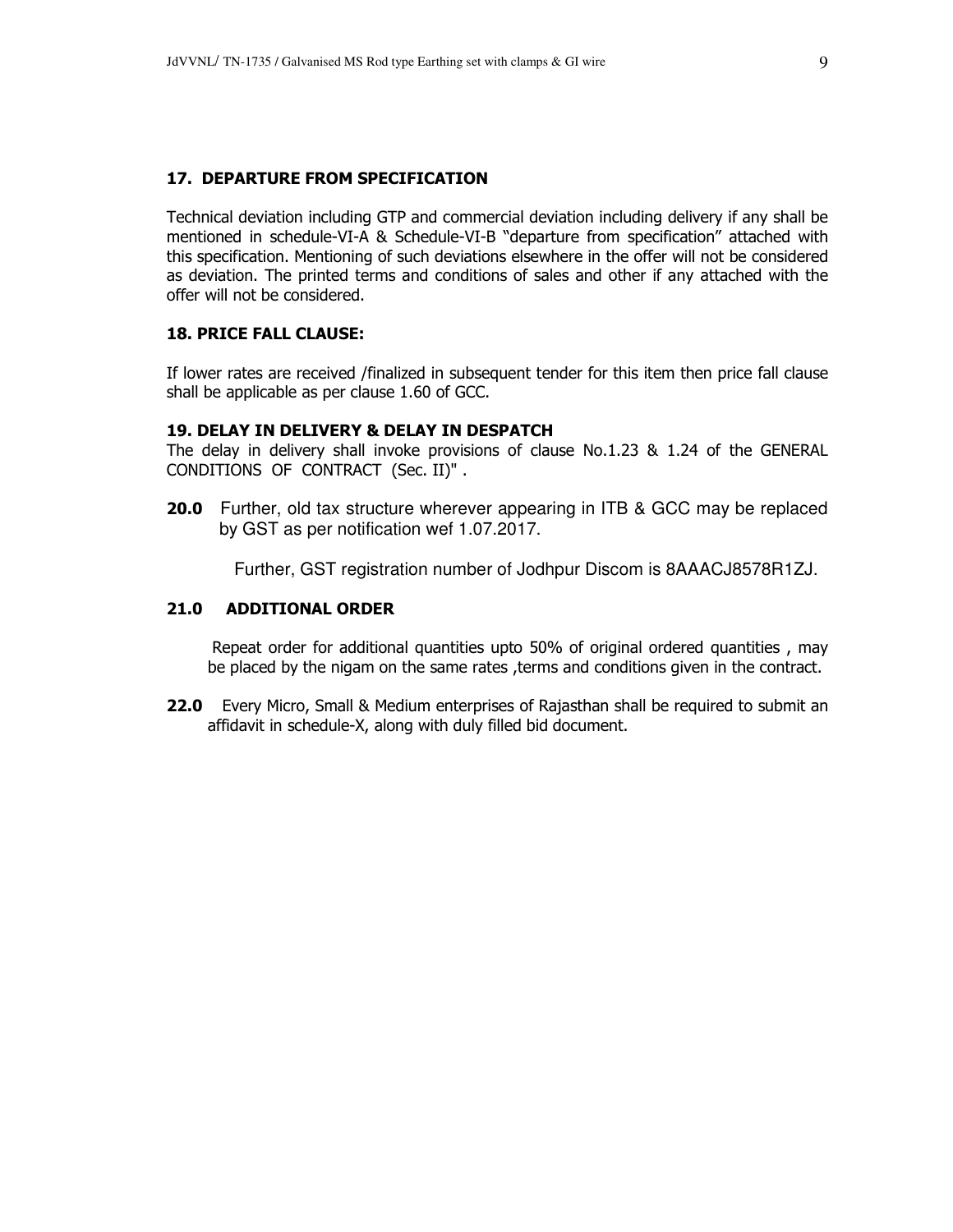#### SCHEDULE-I

#### SCHEDULE OF REQUIREMENT FOR PURCHASE OF GALVANISED M. S. ROD TYPE EARTHING SET WITH CLAMPS AND G.I. WIRE AGAINST TN-1735

| S.No. | Name of Item                                                                         | Tendered | atv. | Remark |
|-------|--------------------------------------------------------------------------------------|----------|------|--------|
|       |                                                                                      | in sets  |      |        |
|       | <b>GALVANISED M. S. ROD TYPE</b><br><b>EARTHING SET WITH CLAMPS</b><br>AND G.I. WIRE | 1,19,737 |      |        |

# **BILL OF MATERIAL**

The bill of material for galvanized M. S. Rod type earthing set with clamps and wire against TN-1735 as per enclosed drawing is as under:-

| S.No.          | <b>Particulars</b>                                  | Unit        | Quantity |
|----------------|-----------------------------------------------------|-------------|----------|
|                | Galvanised M.S. Rod 20 mm dia electrodes            | No.         |          |
|                | having 3 Meter length                               |             |          |
| 2              | Galvanised Earthing clamp of M.S.Flat of size   Set |             |          |
|                | 50x6 mm 220 mm length One welded with earth   (Two  |             |          |
|                | electrode and loose to be bolted                    | Pieces)     |          |
| 3              | Galvanised Bolts, Nuts and Spring washers.          | <b>Sets</b> |          |
| $\overline{4}$ | G.I. Wire Size 8 SWG having length 15 Meter         | No.         |          |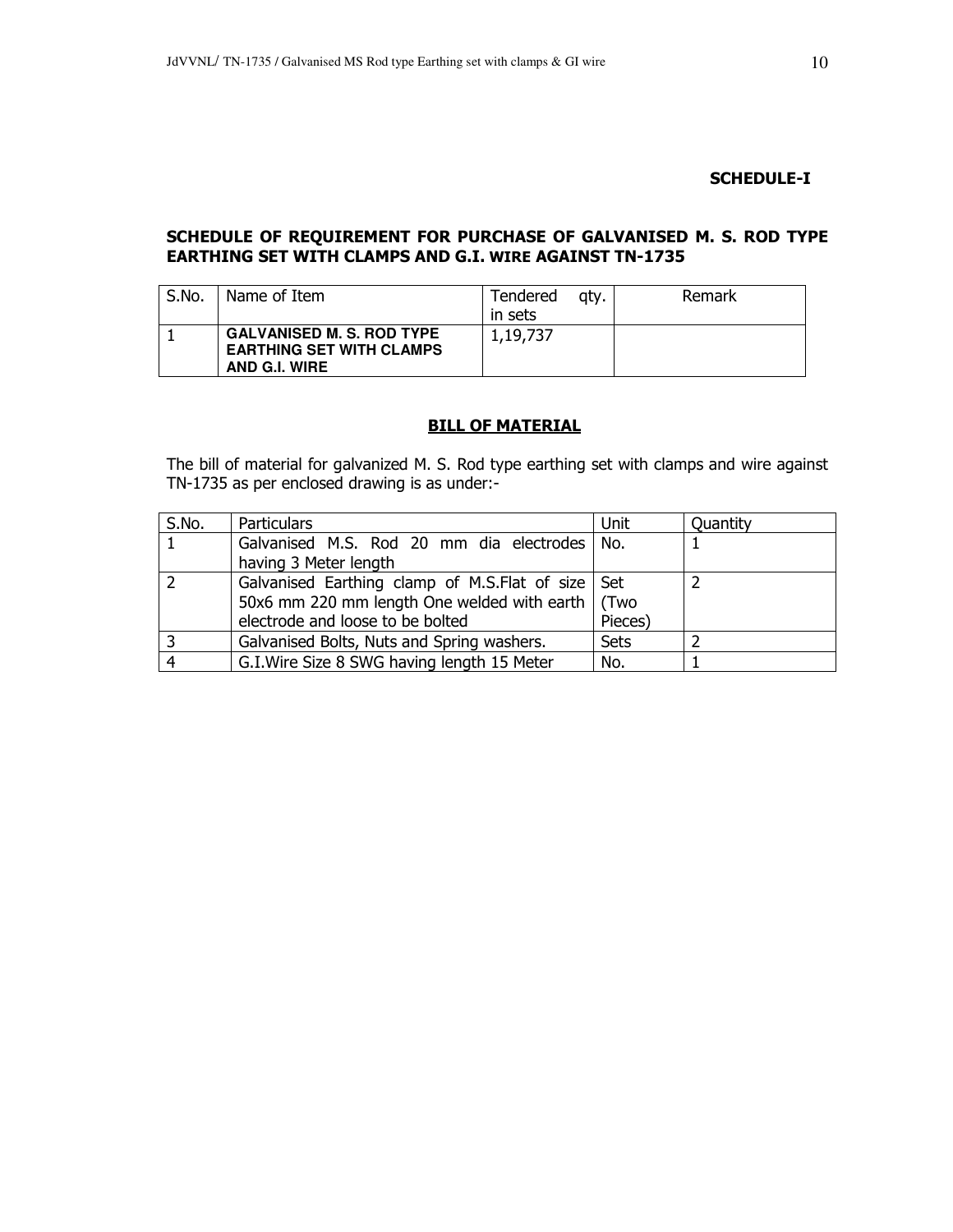# **PRICE & PRICE VARIATION FORMULA**

The price variation shall be calculated on the basis of formula detailed below :

# $P = P_0$  {0.11+0.66(SBIR/SBIR<sub>0</sub>) + 0.23 (W/W<sub>0</sub>)}

**Where** 

- $P_{0}=$  Ex-works price quoted/confirmed in Rs./MT
- $P =$  Ex-works price payable as adjusted in accordance with above formula in Rs./MT .
- $SBIR<sub>0</sub>=$  Prices of Steel Billets- Retail as published by IEEMA and as applicable on the 1<sup>st</sup> working day of the month, one month prior to the date of tendering.
- $W_0 =$  All India average consumer price index number for industrial workers, as published by the Labour Bureau, Ministry of Labour, Govt. of India (Base:  $2016 = 100$ ). This index number is as applicable on the first working day of the month, three months prior to the date of tendering.
- SBIR= Prices of Steel Billets-Retail as published by IEEMA and as applicable on the  $1<sup>st</sup>$  working day of the month, two month prior to the date of delivery.
- W= All India average consumer price index number for industrial workers, as published by the Labour Bureau, Ministry of Labour, Govt. of India (Base:  $2016 = 100$ ). This index number is as applicable on the first working day of the month, four months prior to the date of delivery.

**The base date of price variation shall be 01.01.2022 ( irrespective of date of opening of tender), and shall be governed as per clause No.1.10. of Instructions to bidders.**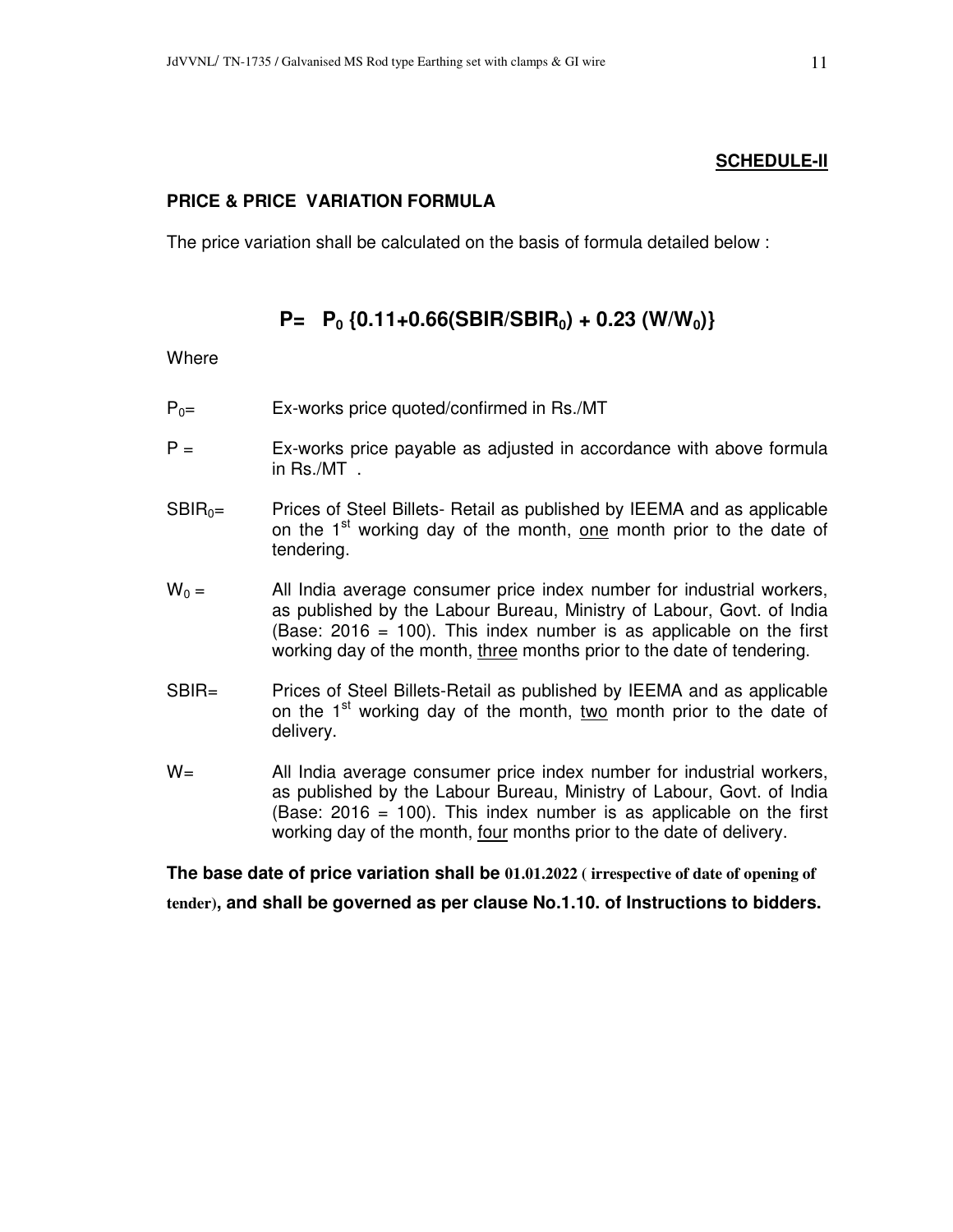#### SCHEDULE-III

#### DETAILS OF APPLICABLE STANDARDS / SPECIFICATION/ MANUALS:

The material shall comply with the relevant provisions made in the following Indian Standards Specification (now BIS) with latest amendments.

| $\mathbf{1}$   | IS:2062/1999 (Latest amended) | Hot rolled low medium and high tensile<br>structural steel            |
|----------------|-------------------------------|-----------------------------------------------------------------------|
| 2              | IS: 2633/1986                 | Methods for testing uniformity for coating of<br>zinc coated articles |
| $\overline{3}$ | IS:4711/1976                  | Methods for sampling of steel pipes, tubes and<br>fittings            |
| $\overline{4}$ | IS:1367/1983                  | Technical supply conditions for threaded steel<br>fasteners           |
| 5              | IS:1363/1984                  | Hexagon head bolts screws and nuts of<br>products grade-C             |
| 6              | IS:6639/1972                  | Specification for hexagon bolts for steel<br>structures               |
| $\overline{7}$ | IS:12427/1988                 | Fasteners, headed steel fasteners, hexagon<br>head bolts              |
| 8              | IS:6821/1973                  | Methods for sampling non threaded fasteners                           |
| 9              | IS:3063/1972                  | Fasteners single coil rectangular section spring<br>lock washers      |
| 10             | IS:1573/1986                  | Specification for Electroplated coatings of zinc<br>on iron and steel |
| 11             | IS:4072/1975                  | Specification for steel washers                                       |
| 12             | IS:280/                       | Mild steel wire for general engineering<br>purpose                    |
| 13             | IS:7887/1992                  | Mild steel wire rods for general engineering<br>purpose               |

 All materials shall comply in all respect with the requirement of latest addition of relevant Indian Standard Specification except as modified in this Specification . Where the relevant ISS is not available, the material / sections should comply with the latest BSS.

> Signature of bidder With stamp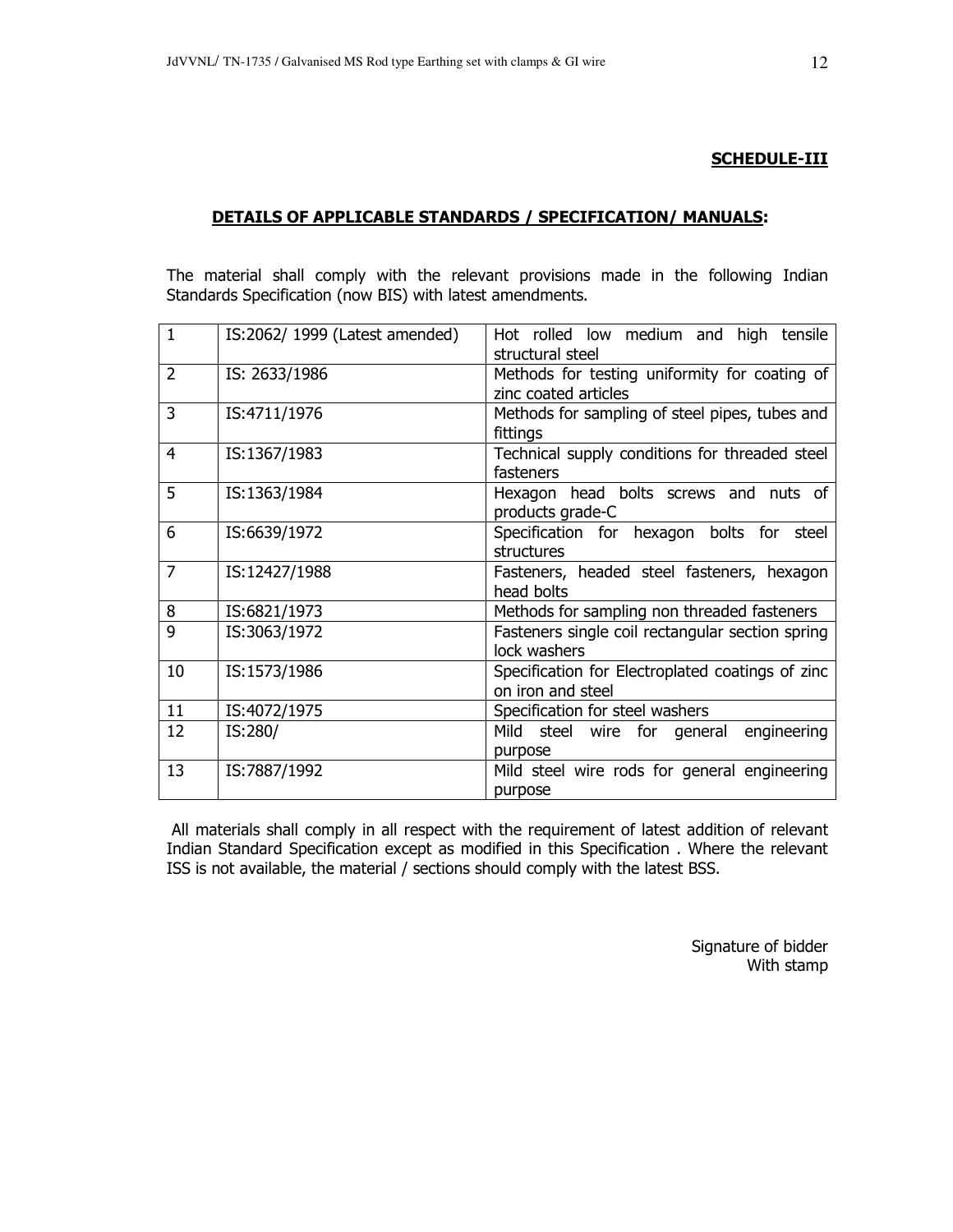# **SCHEDULE-III-A**

# **QUALIFICATION REQUIREMENT**

The bidder should fulfill following qualifying requirements for successful participation in the tender along with relevant documentary evidence supporting each qualifying requirement without which the offer shall be considered non-responsive & rejected.

# 1.0 **STATUS OF BIDDER:-**

a) The bidder should be a Manufacturer of offered items. The offers from sole selling agent/ authorized dealers shall not be entertained.

b) Old/ New suppliers:- Any bidder located within or outside the state of Rajasthan has participated for the first time in a particular Discom & meeting minimum qualification requirement and has supplied the tendered material/or of higher rating in other utility shall be treated as an old supplier. Rajasthan's firms although supplied in past but not meeting minimum quantity supplied criterion including altogether new units which have not supplied any quantity but having adequate & required manufacturing and testing facility and technical know-how of the tendered material shall be considered as new firms and would be eligible for trial order only. In case of supply made to the licensed power utility outside India, the C.A. certificate furnished by firm shall be considered.

# 2.0 **PAST SUPPLY & PERFORMANCE CRITERIA**:-

 The bidder shall meet both past supply and performance criteria as detailed below for opening of tenders:-

# **2.01 PAST SUPPLY:-**

- 2.01.1 The bidder is required to quote for minimum **10%** of tendered quantity failing which their offer may be considered Non-Responsive.
- 2.01.2 The bidder should have designed, manufactured / fabricated, tested and supplied to utility / Discoms / Govt. Departments at least 2 X QQ (QQ being the quoted quantity) of similar item / higher rating of tendered material / equipment in last 3 financial years from the date of opening of technical-commercial bid.
- **Note:** Requirement of quantity manufactured, minimum quantity to be offered and amount of Bank Guarantee to be furnished in absence of test certificate shall be reduced to 25% for Rajasthan based units.
- 2.01.3 In support of fulfillment of the past supply criteria, the bidder shall furnish documentary evidence in the form of certificate from Chartered Accountant in the enclosed prescribed proforma only. This prescribed proforma should be furnished either in original or copy duly attested by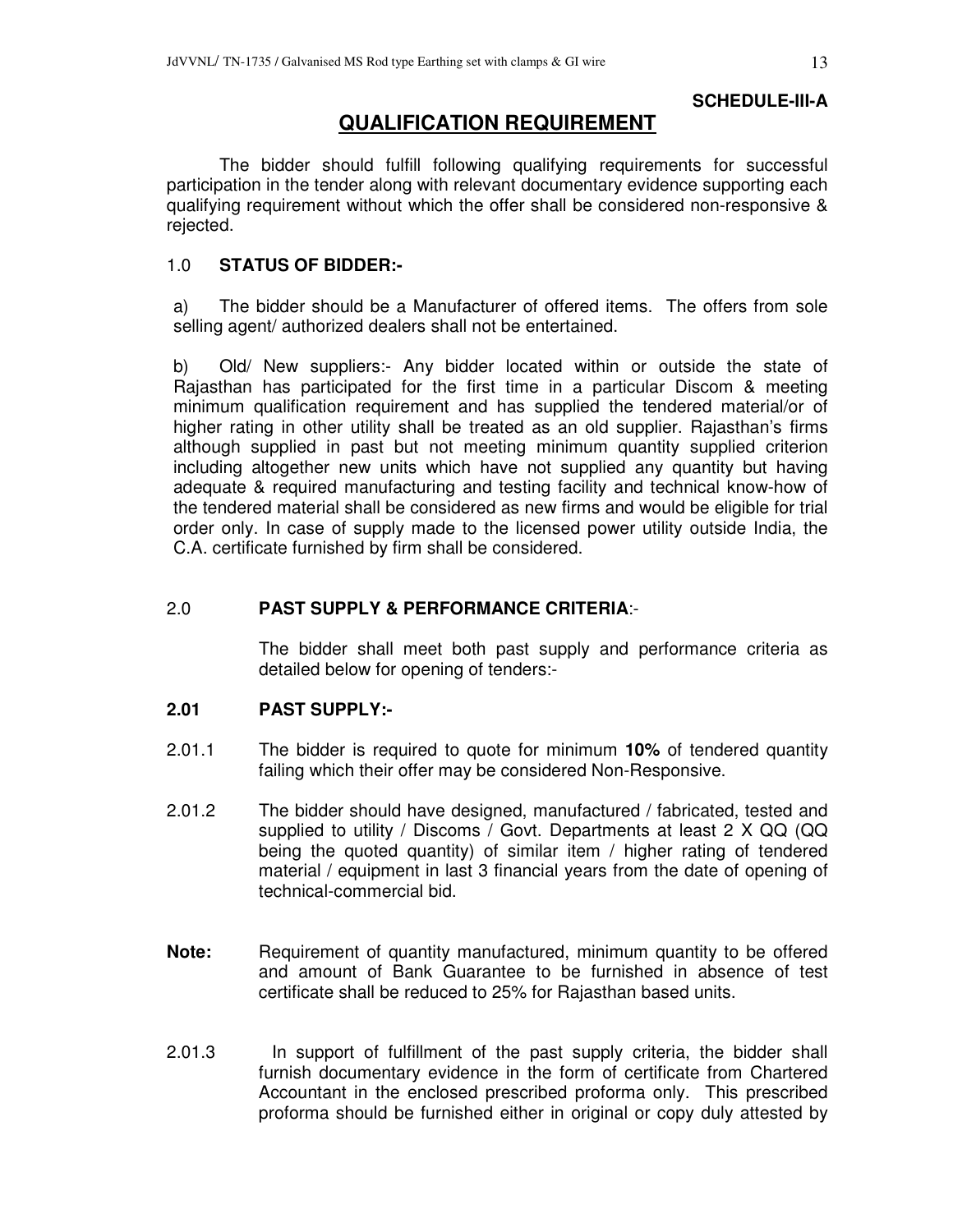Notary. The bidder shall also sign and affix seal on the C.A. Certificate. The certificate should have membership number and UDIN number with the name & address of the chartered accountant. Certificate should clearly indicate the quantity supplied, period of supply, voltage Class, Rating of the Transformer etc. in the format prescribed, any deviation to format or information diverted format, will not be considered and rejected.

Note:-The material supplied and accepted for same/higher rating for Turnkey projects to a licensed power utility/Govt. shall be considered for the purpose of evaluating criteria. The certificate given by C.A. shall indicate above quantity separately.

# 2.02 **PERFORMANCE CRITERIA:-**

2.02.1 i) If a bidder has supplied up to 50% of ordered quantity in previous tender up to date of opening of subsequent tender and scheduled delivery period expired, the bid of such bidder will not be opened in the Discom for that item.

ii) However, if the supplies have been completed for a quantity more than 50% but not completed up to date of opening of subsequent tender and scheduled delivery period expired, the quantity equal to the quantity pending in previous tender for that item shall be reduced from the subsequent tender quantity to be allocated to the bidder.

# **3.0 POOR RECORD OF PERFORMANCE AND DELIVERY :**

The bidder who have been black listed in any of the state Discom or with whom business relations have been severed in Jodhpur Discom shall not be considered. Severment of business relations will be done in case of following circumstances for the period and with the recovery mentioned against each:

|                                           | i) When vendor does not accept   Forfeiture of EMD/cancellation of vendor registration |
|-------------------------------------------|----------------------------------------------------------------------------------------|
|                                           | order awarded on its accepted to recover amount of EMD along with severment of         |
|                                           | price and terms and conditions   business relations for three years from the date of   |
| or does not comply with   issue of order. |                                                                                        |
| contractual formalities.                  |                                                                                        |
|                                           | ii) When vendor complies with Levy of maximum recovery on account of delay in          |
| contractual formalities but does          | delivery along with severment of relations for a period                                |
| not commence supplies.                    | of 2 years from the date of issue of order or in next                                  |
|                                           | two bids whichever is later.                                                           |

#### **4.0 (A) Black listing of a firm:**

After having given Show Cause Notice of 30 days, and having established & cogent reasons for blacklisting of the firm as given below, the firm should immediately be blacklisted for a period of 5 years indicating reasons of doing so, in the letter itself, and a copy of such blacklisting should be given to the firm, with the approval of CLPC:-

(i) There are sufficient and strong reasons to believe that the supplier or his employee has been guilty of malpractices such as manhandling/misbehavior with Government official by supplier or his partner/employee, bribery,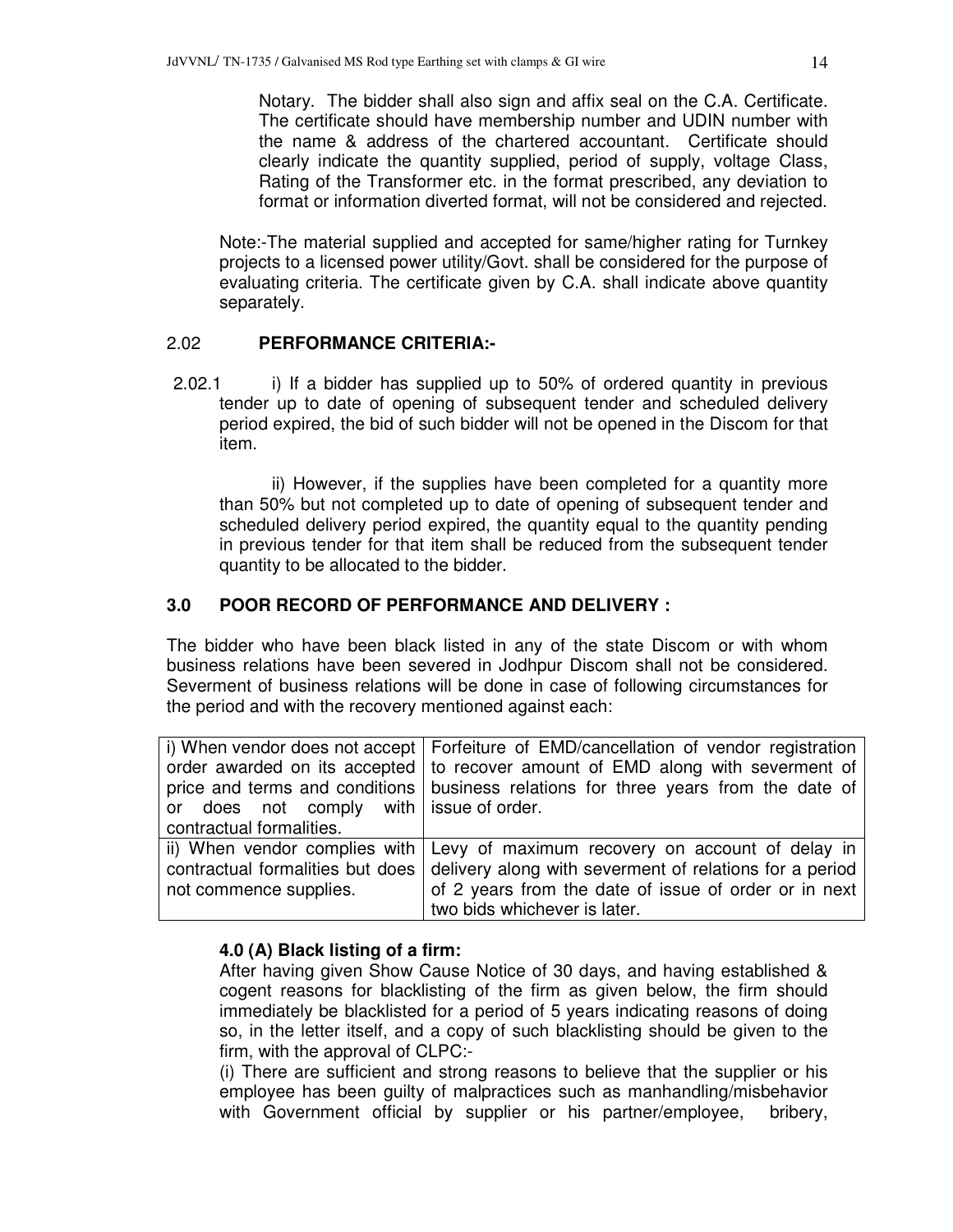corruption or abatement of such a offence in a position where he could corrupt Nigam's official, fraud, vitiating fair tender process including substitution of or interpolation in tender, mis-representation, pilfer-aging or unauthorized use or disposal of Nigam's material issued for specific work etc.

(ii) Where a supplier or his partner or his representative has been convicted by a court of Law for offences involving moral turpitude in relation to the business dealing or where security considerations including suspected disloyalty to the Nigam/state so warrant the blacklisting.

(iii) If the State Bureau of Investigation or any other authorized investigating agency recommends for blacklisting after completing the investigation.

Note: - 1 If a supplier after having tendered for a supply or after negotiations gives application voluntarily vitiating the fair tendering process; it shall also tantamount to malpractice.

Note:-2 A register containing the reasons for blacklisting the supplier as also the names of all the partner of the suppliers and the allied concerns coming within the effective influence of the blacklisted supplier will be maintained.

Note: - 3 A register of black listed supplier will be maintained which will not only include suppliers enlisted with the Enlisting Authority but also black listed suppliers in Nigam.

Note :-4 A Black listed supplier (i) shall not be entitled for registration in any of the Discom (ii) shall not be awarded any supply order in future in any Discom during the notified period.(iii) his registration if any shall stand cancelled immediately and his registration security /EMD/S.D. shall stand forfeited. (iv) In case of blacklisting of the firm by any one of Discom for the cogent prescribed reason(s) as stipulated above, the same shall be applicable to all the three Discoms and as a consequence of blacklisting, all the pending orders to that firm, will be cancelled in all three (3) Discoms with immediate effect. However in respect of completed/executed contract G.P. obligations as well as other liabilities shall be fulfilled by the supplier.

#### **(B) Severment of Business relation:**

(a) After having given Show Cause Notice of 30 days, and having established & cogent reasons for Severment of business relation as given below, the firm should immediately be severed the business relations for a period of 2 to 3 years indicating reasons of doing so, in the letter itself, and a copy of such severment should be given to the firm, with the approval of CLPC:-

(i) The supplier continuously refuses to pay Nigam dues without showing adequate reasons and where the purchasing authority is satisfied that no reasonable dispute attracting reference to Settlement Committee or Court of Law exists for the supplier's action of non-supply.

(ii) When vendor does not accept LOA/detailed purchase order awarded on its accepted prices and terms & conditions or does not comply with the contractual formalities.

(iii) When vendor/supplier who otherwise completed contractual formalities but does not commence supplies on the date of opening of technical bid of the fresh tender/completion of schedule delivery period whichever is later.

**Note-1**-In case supplier does not deposit outstanding dues towards Nigam, even after completion of severment period, the period of severment will continue.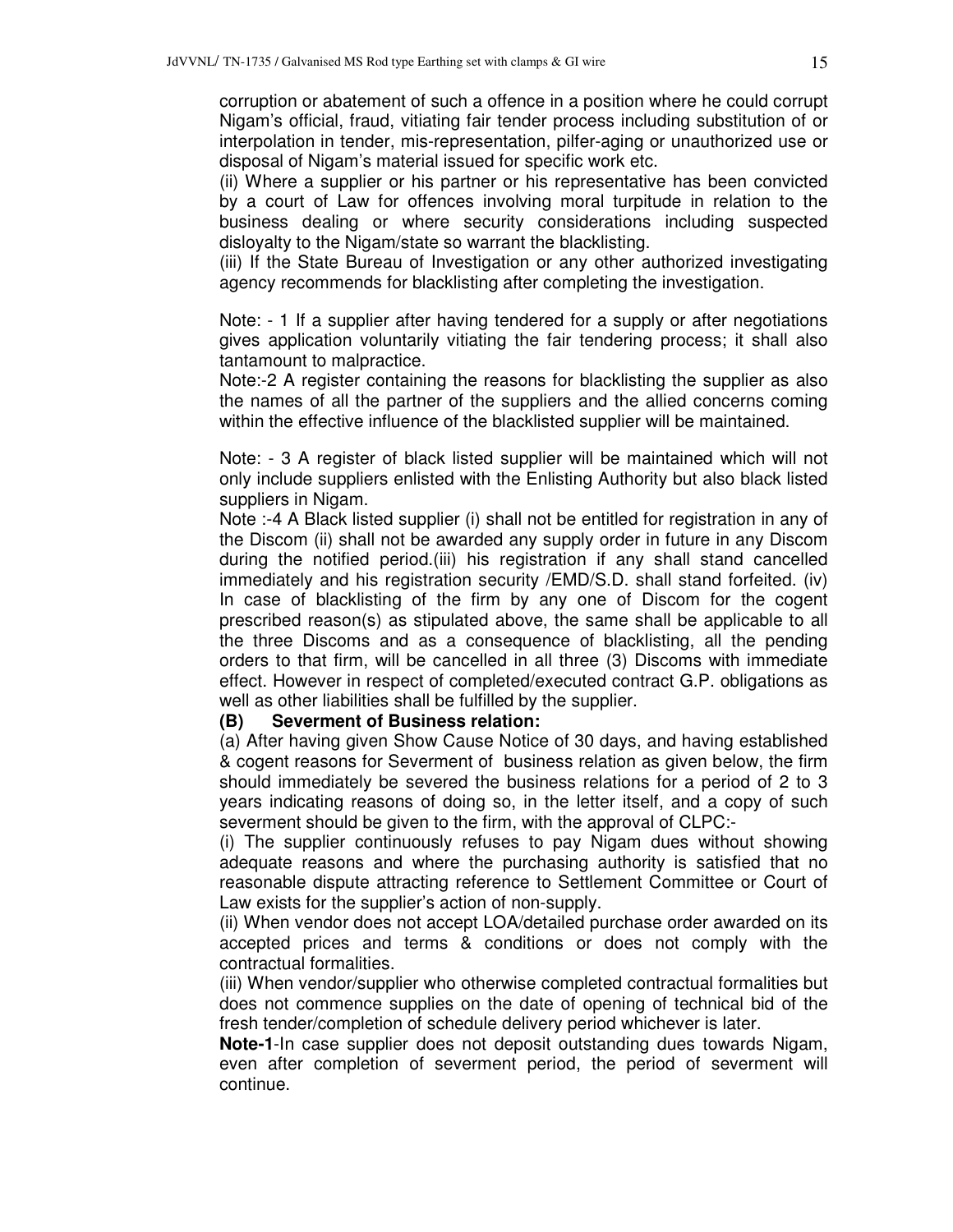**2.** Severment done purely/ mainly on account of non-deposition of dues against the supplier/vendor/contractor could be lifted by CLPC, if the dues are deposited prior to the expiry of such severment period.

3. Severment done by one Discom for non-supply of material and /or corresponding non-recovery of dues will not be effective in other Discoms except in respect of common purchase cases of three Discom.

4.On severment of business, the EMD/SD/vendor registration security will be forfeited.

5. The orders in execution satisfactorily will not be cancelled other than the order on which severment have been done.

# **(C) DEBARMENT**

Reasons on which Debarment can be made:-

(i) The competent authority may debar the supplier on account of his performance or other disabilities, if it is no longer considered fit to remain under vendor registration as per his obligation under vendor registration.

(ii) If at any subsequent stage of inspection of firms after award of contract, it is found that firm does not have sufficient tech. staff or required/necessary technical equipments, the purchasing authority can debar the firm for one year or next tenders whichever is later. The debarment will be lifted only on reinspection of firm's works; the defects noticed earlier are fully rectified to the satisfaction of Nigam**.** 

(iii) When contract agreement executed and supplies commenced but could supply only up to 50% of ordered quantity and scheduled delivery period expired, then the firm can be debarred for one year or next tender whichever is later in that Discom only for that particular item/rating/ capacity/size etc.

(iv) The suppliers who have been awarded contract for supply of material is not adhering to the periodic delivery schedule, the contract awarding authority reserve the right to terminate the contract and may debar the firm in participating in tender for a period of 2 to 3 years.

Note:-1. On debarment, the EMD/ SD/Vendor Registration security shall be forfeited.

Note:-. 2. If the firm is debarred in one Discom for any reasons then the same should not be applicable in other Discom subject to exception that in case of common Discoms purchases such debarment of a firm would be applicable to all three Discoms for that particular item and rating/capacity/size etc.

# **5.0 APPEALS AND APPLICATIONS:-**

Appeal against the order of blacklisting, severment and debarment can be filed before BOD within a period of 3 months from the date of intimation. The letter of appeal will be addressed to the order placing authority who will process the case for placing the matter in B.O.D. with in a period 60 days. The BOD may reduce or waive the penalty, if sufficient reasons/supporting documents are furnished by the supplier.

# **GENERAL CONDITIONS : - (ALL CONDITIONS BE DULY SIGNED & SEALED)**

I) The bidder shall clearly indicate the deviations such as `Technical Deviation & Commercial Deviations' in the prescribed proforma only. The deviations indicated elsewhere in the bid shall not be accepted.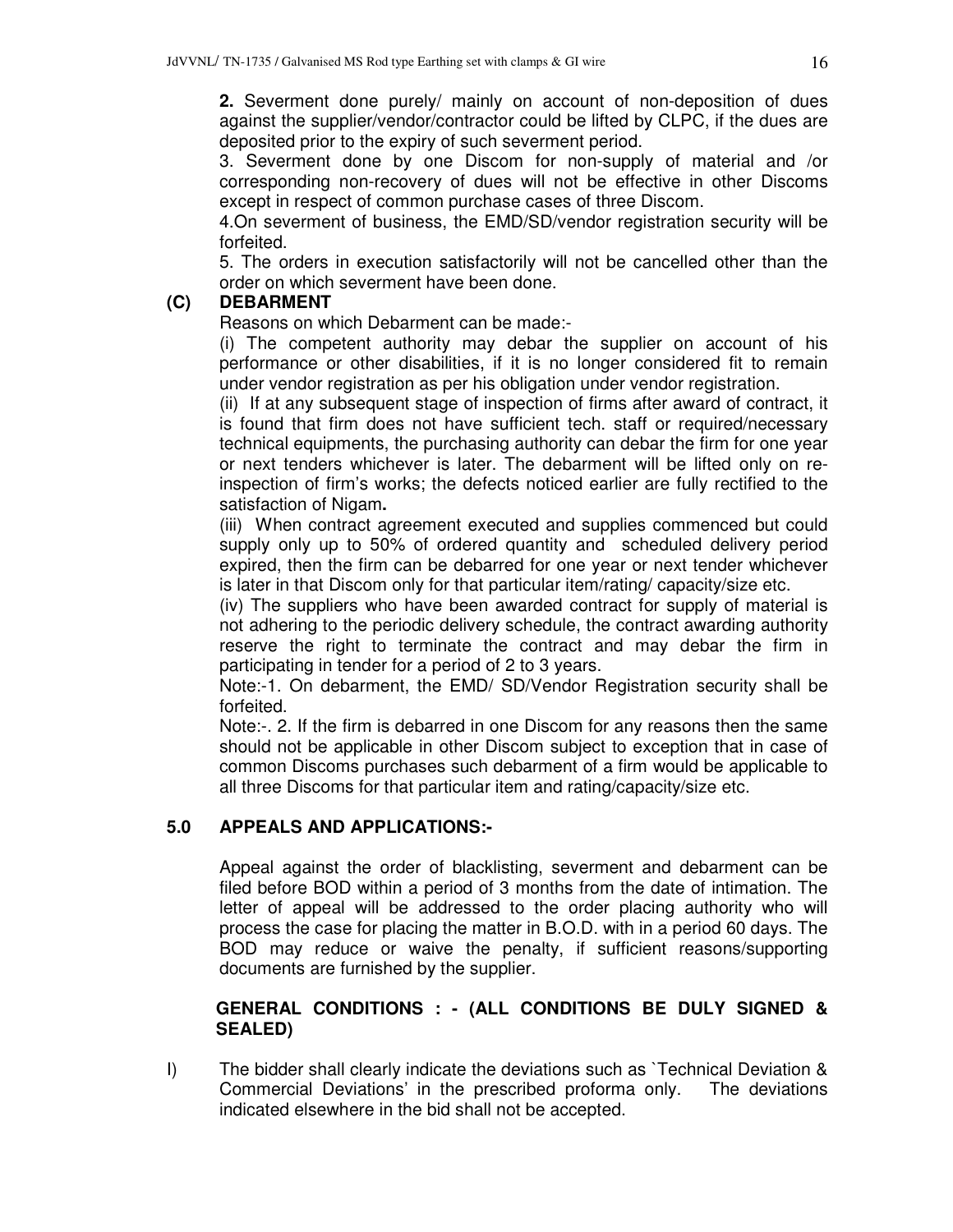- II) The bidder must clearly fill up each and every particular of guaranteed technical particulars annexed with Technical Specifications otherwise he will be responsible for Technical Non-responsiveness.
- III) All documents required in the prescribed format are to be furnished along with the bid itself only except an attested copy of BIS license (wherever it is required), failing which the bid will be summarily rejected.

**However, a copy of BIS License may be submitted by the bidder up to the official working hours of one working day prior to the schedule / notified date of opening of price bid.**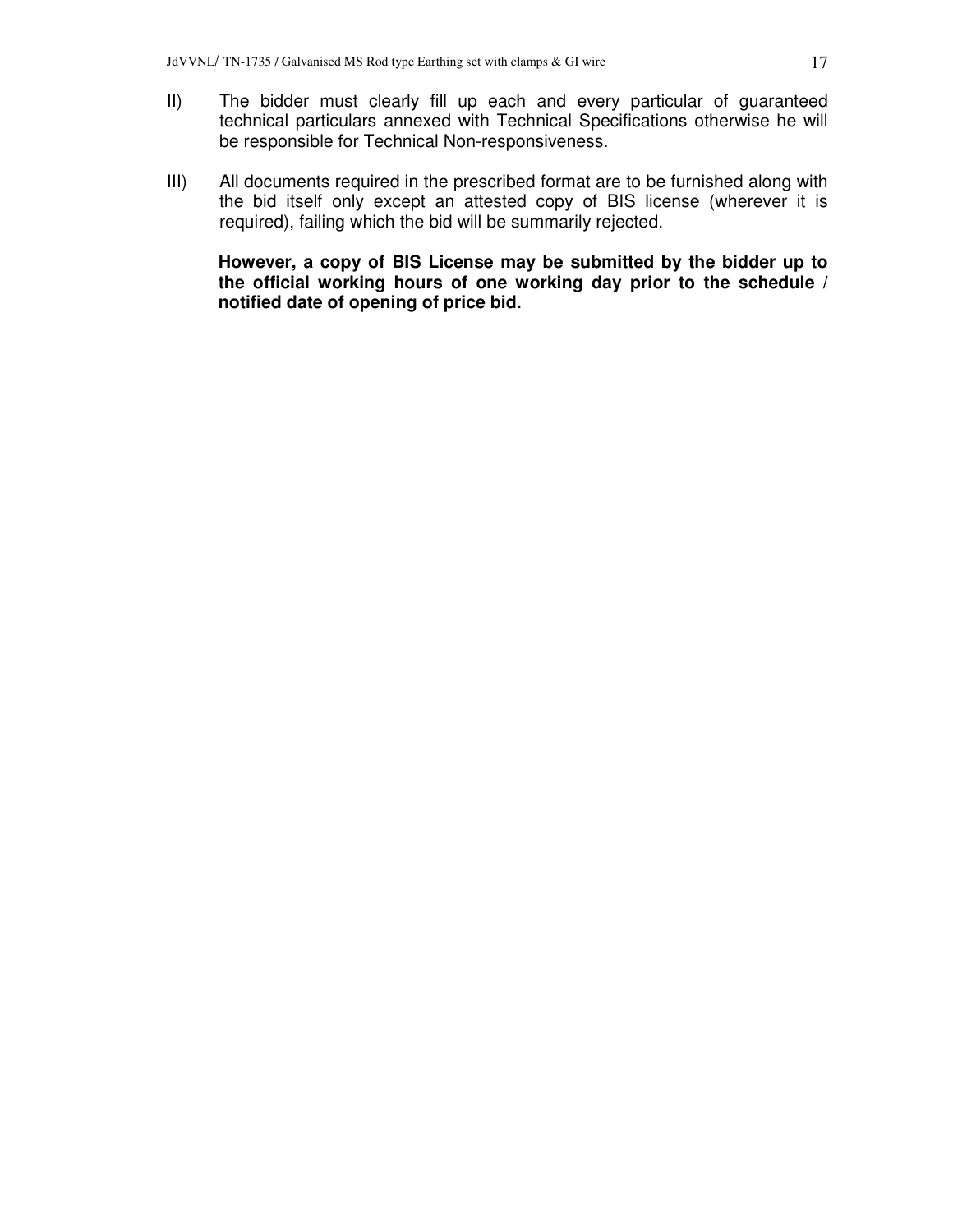# SCHEDULE-IV-A

# Must be filled in by the bidder and attach with technical bid

To,

The Superintending Engineer (MM&C) Jodhpur Vidyut Vitran Nigam Limited, **Jodhpur** 

Dear Sir,

With reference to your invitation to tender against specification No. JUD/SE/MM&C/ TN-1735, we agree to supply the following quantity.

| S.No.        | Particulars of item                                                      | Tendered<br>quantity<br>In sets | Qty.<br>offered | <b>Justification</b><br>quantity<br>of<br>offered as per<br>qualifying<br>requirement. | Remarks |
|--------------|--------------------------------------------------------------------------|---------------------------------|-----------------|----------------------------------------------------------------------------------------|---------|
|              | $\overline{2}$                                                           | 3                               | 4               | 5                                                                                      | 6       |
| $\mathbf{1}$ | Galvanised M.S.Rod<br>type earthing sets<br>with clamps and G.I.<br>wire | 1,19,737                        |                 |                                                                                        |         |
|              | Total                                                                    | 1,19,737                        |                 |                                                                                        |         |

- 1. The offer is valid for a period of 120 days from the next date of opening of Techno Commercial Bid of the tender.
- 2. The prices are variable with the base date **01.01.2022 ( irrespective of date of opening of tender)**.
- 3. It is noted that the quantities as mentioned in the specification are approximate and we agree to supply any quantity as per your order.
- 4. The delivery shall strictly be in accordance with delivery clause. In case we fail to deliver the material, we are liable to pay recovery for delay in delivery as per clause No. 1.24 of this Section-II of this specification.

The material shall conform to your specification No. JdVVNL/SE/MM/EIIIAIII/TN-1735 and as per relevant ISS in all respect.

5. We confirm that we agree to all the terms and conditions as well as the technical stipulations of your specification No. JdVVNL/SE/MM/EIIIAIII/TN-1735 and there are no deviations other than as specified in the Schedule-VI (A&B).

> Signature of bidder With stamp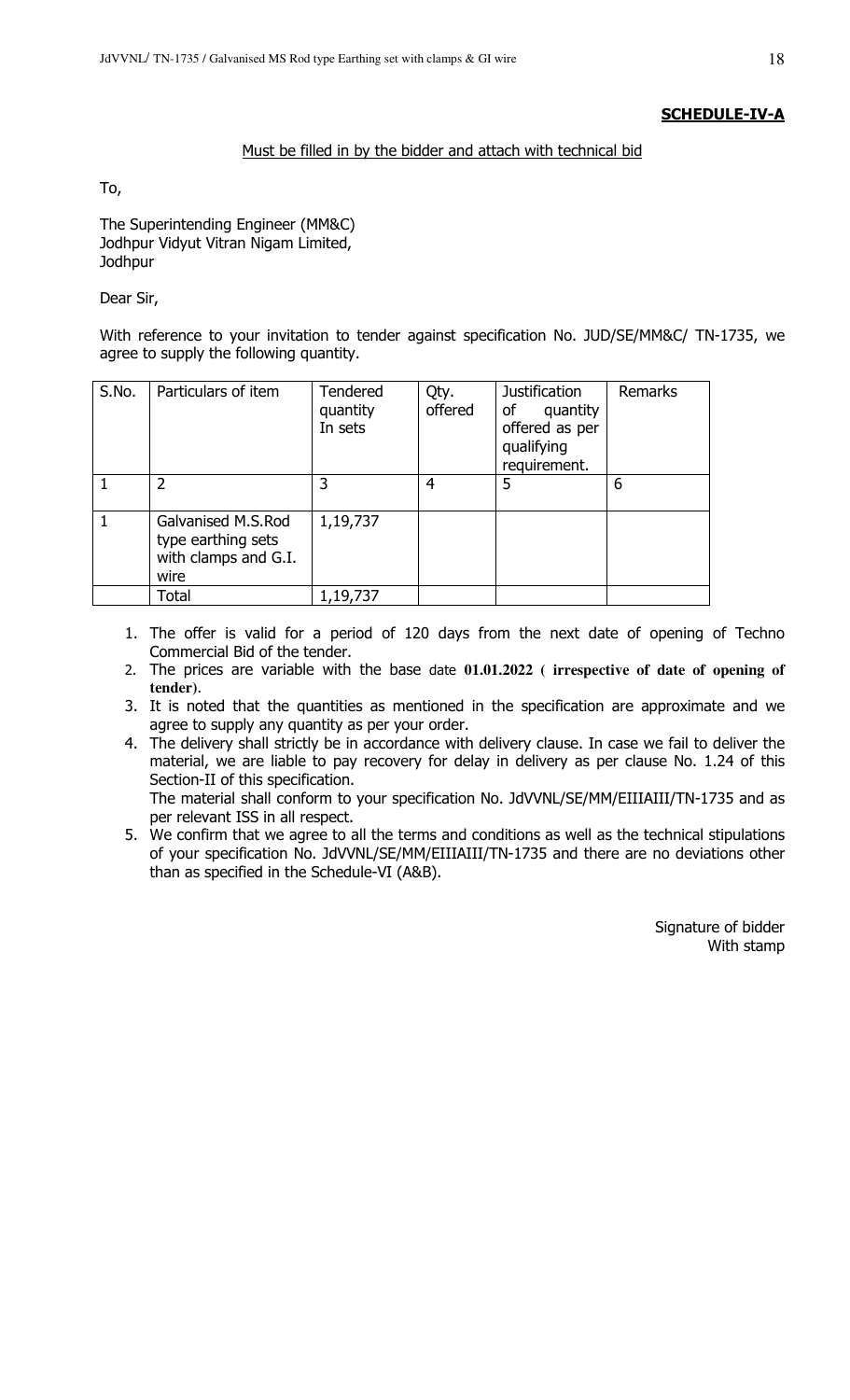# SCHEDULE-V (to be filled by the bidder) GUARANTEED & OTHER TECHNICAL PARTICULARS FOR GALVANISED M.S. ROD TYPE EARTHING SET AGAINST TN-1735

| S.NO.          | <b>PARTICULARS</b>                                                                           |    | Description                                                                                              |
|----------------|----------------------------------------------------------------------------------------------|----|----------------------------------------------------------------------------------------------------------|
| 1              | Name of Manufacturer                                                                         | ÷  |                                                                                                          |
| $\overline{2}$ | Address for Correspondence                                                                   | ÷  |                                                                                                          |
| 3              | Manufacturer's works address                                                                 | t  |                                                                                                          |
| 4              | <b>GST Number</b>                                                                            | ÷  |                                                                                                          |
| 5              | Standard specification to which the<br>material shall conform.                               | ÷  | IS: 2062 and other relevant standards.                                                                   |
| 6              | Dimension shall confirm                                                                      | t. | For earthing sets as per approved drawing<br>and for bolts, nuts & S.washer as per<br>relevant standard. |
| 7              | for<br>workmanship<br>Sampling<br>and<br>dimension                                           | ÷  | 3% of offered lot                                                                                        |
| 8              | Galv. Shall confirm to<br>No.of dips<br>employed for galvenisation                           | ÷  | As per IS: 2633/1986 & relevant ISS.<br>3 dips for 1 minute<br>1 dip for half minute                     |
| 9              | Electroplating test                                                                          | t, | As per IS:1573 (1986) and relevant ISS                                                                   |
| 10             | Chemical composition                                                                         | t, | As per relevant ISS.                                                                                     |
| 11             | Tolerance<br>(i) Mfg. Tolerance.<br>(ii) Tolerance in length                                 |    | $\pm$ 0.5 mm (As per ISS 1852/1985)<br>± 0.5%                                                            |
| 12             | Packing                                                                                      | ÷  | As per clause No.11 of specification.                                                                    |
| 13             | (in<br>Weight<br>Kg.)<br>of earthing<br>set  <br>excluding G.I. Wire Bolts and Nuts          | ÷  | 8.4 Kg. ±3%                                                                                              |
| 14             | The suitable code of manufacturer's<br>name as per clause no.10(Marking) of<br>specification | ÷  |                                                                                                          |
| 15             | The length of bottom conical portion of<br><b>MS Rod</b>                                     | ÷  | : 100 mm $\pm$ 5 mm tolerance.                                                                           |

# **BILL OF MATERIALS**

| S.No. | <b>Particulars</b>                                            | Unit    | Quantity |
|-------|---------------------------------------------------------------|---------|----------|
|       | Galvanised M.S. Rod 20 mm dia electrodes having 3   No.       |         |          |
|       | Meter length                                                  |         |          |
|       | Earthing clamp of M.S.Flat of size 50x6 mm 220 mm $\vert$ Set | (Two l  | 1 welded |
|       | length welded with earth electrode                            | Pieces) | 1 bolted |
|       | Bolts, Nuts and Spring washers.                               | No.     |          |
|       | G.I. Wire Size 8 SWG having length 15 Meter                   | No.     |          |

Signature of Bidder

Name\_\_\_\_\_\_\_\_\_\_\_\_\_\_\_\_\_\_ Designatio\_ Common authorized Seal of Bidder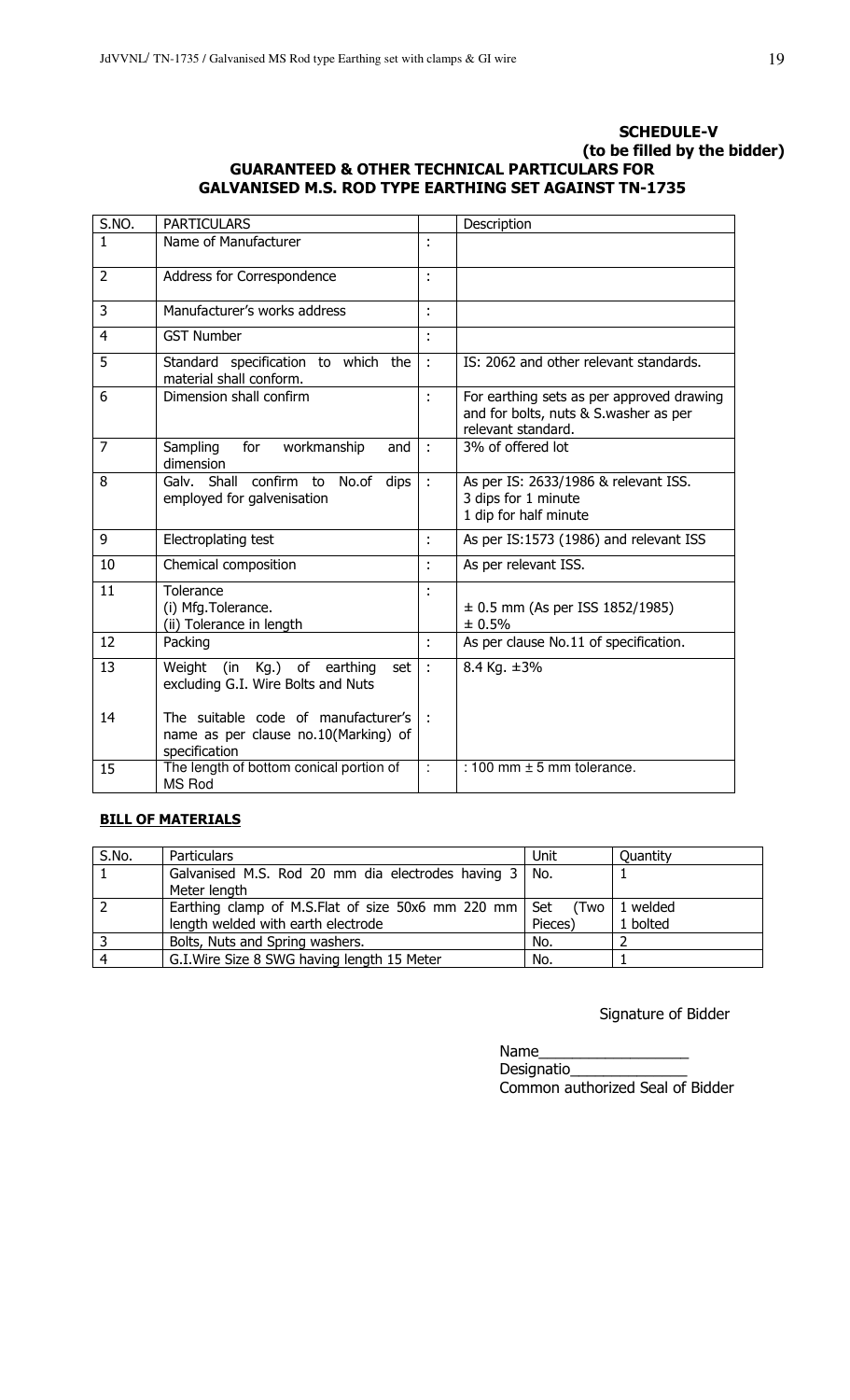# Schedule – VI (A)

# JODHPUR VIDYUT VITRAN NIGAM LIMITED A Govt. of Rajasthan Undertaking DEPARTURE/DEVIATION FROM TECHNICAL SPECIFICATION

 The bidder shall state under this schedule the departure from the Purchaser's specification in respect of technical is as under:-

S.No. Main Deviations from Technical Specification.

Certified that we agree to all the technical specification of the NIT except for the deviation to the extent indicated above.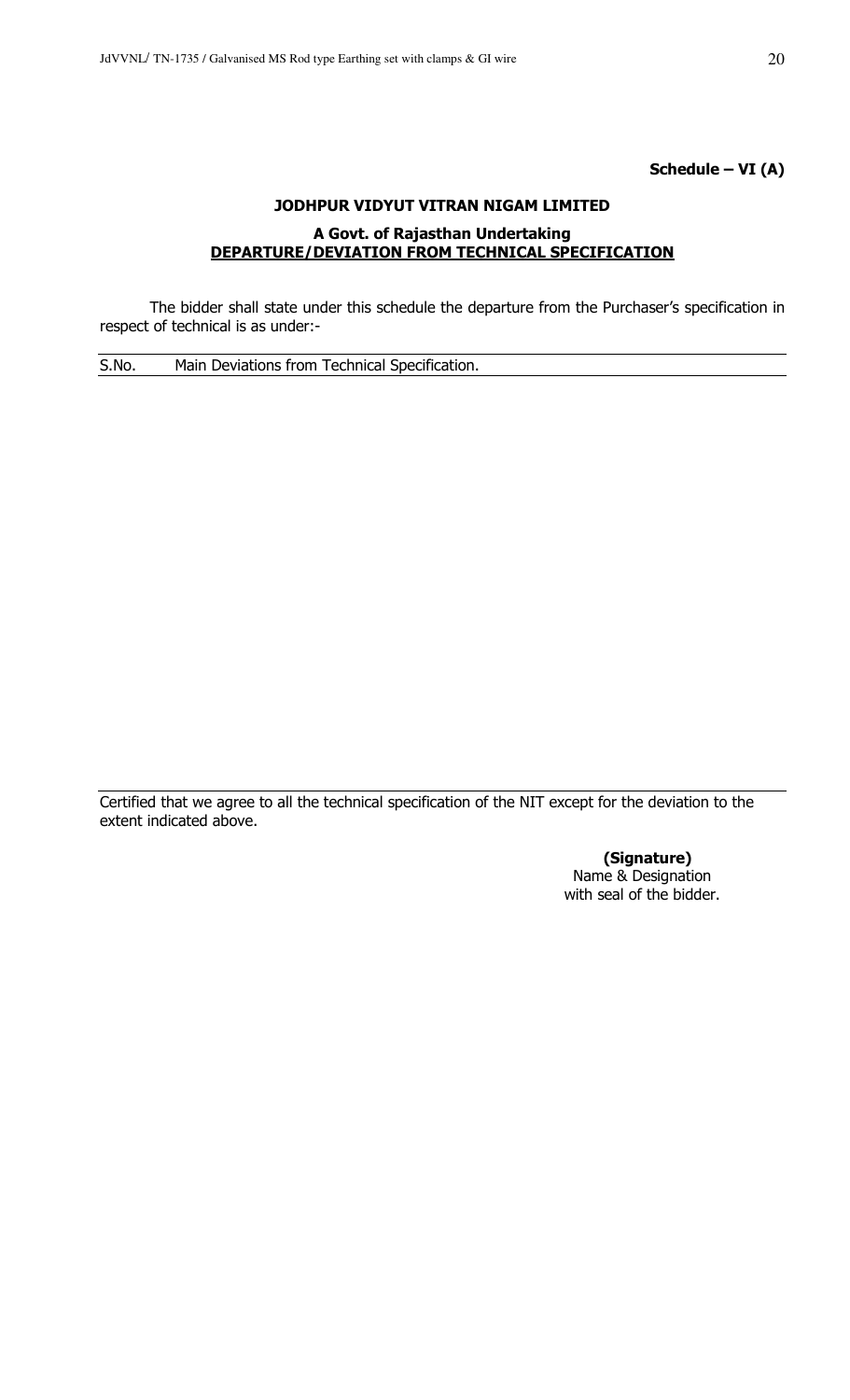# JODHPUR VIDYUT VITRAN NIGAM LIMITED

# A Govt. of Rajasthan Undertaking DEPARTURE FROM COMMERCIAL TERMS & CONDITIONS OF THE SPECIFICATION

 The bidder shall state under this schedule the departure from the Purchaser's specification in respect of Commercial terms & conditions:-

S.No. Main Deviations from Specification.

Certified that we agree to all the commercial terms & conditions as laid down in General Conditions of Contract to the specification except for the deviation to the extent indicated above.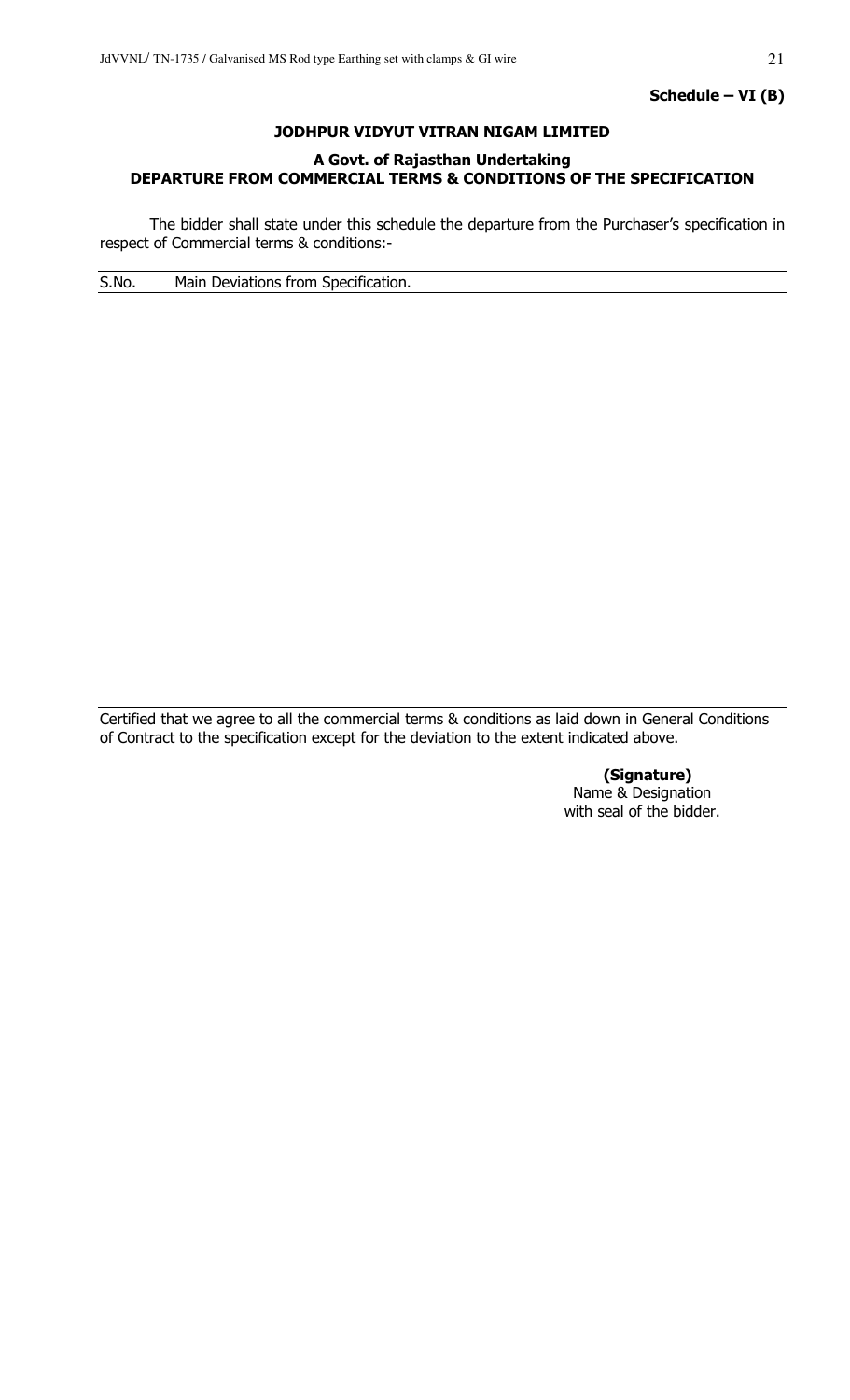# Schedule – VII

# JODHPUR VIDYUT VITRAN NIGAM LIMITED

# A Govt. of Rajasthan Undertaking LIST OF PAST SUPPLIES

 The bidder shall state under this schedule whether material and equipments, similar to those offered in the tender have been previously supplied by him. A list shall be given of such orders executed by him together with information regarding the names of purchasing organizations, quantities supplied and when the supplies were effected. This list should be in form given below:-

| S.No. Detailed particulars Oty in |      | Order No. | Name & details                     | Date of |  |
|-----------------------------------|------|-----------|------------------------------------|---------|--|
| items supplied                    | sets | & Date    | of purchasing authority Completion |         |  |
|                                   |      |           |                                    |         |  |

| If executed partially<br>to be executed<br>order | whether still<br>stipulated in | <b>Delivery</b> | Remarks mentioned<br>$(Qty.$ in nos.) |
|--------------------------------------------------|--------------------------------|-----------------|---------------------------------------|
|                                                  |                                |                 |                                       |

Note : Separate schedules are to be furnished by the bidder for past supply to the JdVVNL, Jodhpur other State Electricity Boards and other Departments /Organisations.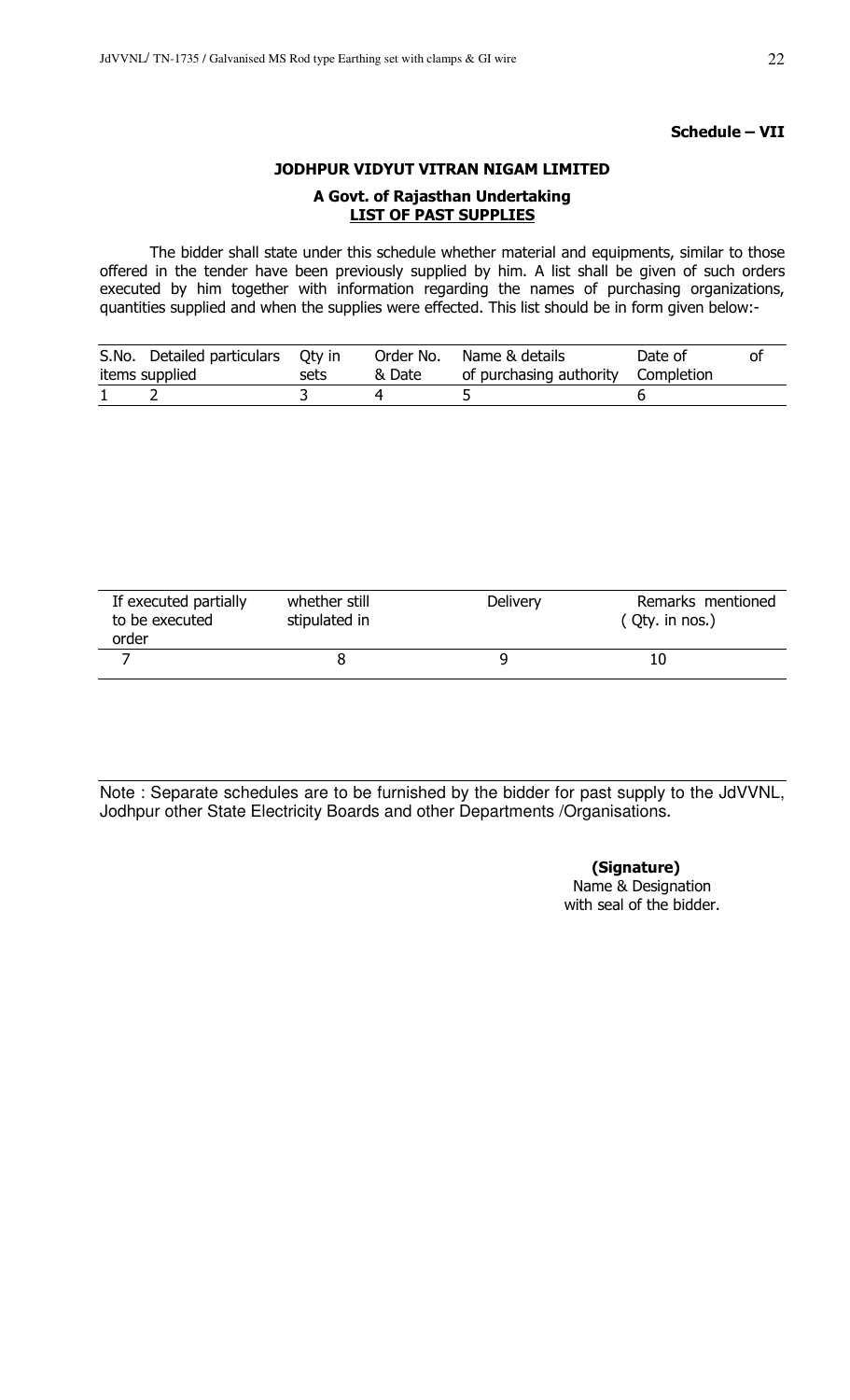# Schedule VII-A

# TO WHOMSOEVER IT MAY CONCERN

|       |                                                                                                    | This is to certify that M/s |                                                                     |       |   |          |       |                                                                                               | have  | designed, |
|-------|----------------------------------------------------------------------------------------------------|-----------------------------|---------------------------------------------------------------------|-------|---|----------|-------|-----------------------------------------------------------------------------------------------|-------|-----------|
|       |                                                                                                    |                             |                                                                     |       |   |          |       | manufactured/ fabricated ,tested and supplied similar item/higher rating of tendered material |       |           |
|       | /equipments in last three financial years from the date of opening of Techno-Commercial bid to the |                             |                                                                     |       |   |          |       |                                                                                               |       |           |
|       |                                                                                                    |                             | Utilities/ Discoms / Government Department, as detailed out below:- |       |   |          |       |                                                                                               |       |           |
| S.No. |                                                                                                    |                             | Financial   Particulars   Name and   Order   Unit                   |       |   | Quantity | Value | Actual                                                                                        | Value | Remarks   |
|       | $year$ in                                                                                          | of items                    | particulars                                                         | No. 8 |   | ordered  | in    | quantity                                                                                      | in    |           |
|       | which                                                                                              | supplied                    | <b>of</b>                                                           | date  |   | (sets)   | Rs.   | supplied                                                                                      | Rs.   |           |
|       | material                                                                                           |                             | purchasing                                                          |       |   |          |       | against                                                                                       |       |           |
|       | supplied                                                                                           |                             | authority                                                           |       |   |          |       | the                                                                                           |       |           |
|       |                                                                                                    |                             |                                                                     |       |   |          |       | order(sets)                                                                                   |       |           |
|       | 2                                                                                                  | 3                           | $\overline{4}$                                                      | 5     | 6 | 7        | 8     | 9                                                                                             | 10    | 11        |
|       |                                                                                                    |                             |                                                                     |       |   |          |       |                                                                                               |       |           |
|       |                                                                                                    |                             |                                                                     |       |   |          |       |                                                                                               |       |           |
|       |                                                                                                    |                             |                                                                     |       |   |          |       |                                                                                               |       |           |
|       |                                                                                                    |                             |                                                                     |       |   |          |       |                                                                                               |       |           |
|       |                                                                                                    |                             |                                                                     |       |   |          |       |                                                                                               |       |           |
|       |                                                                                                    |                             |                                                                     |       |   |          |       |                                                                                               |       |           |
|       |                                                                                                    |                             |                                                                     |       |   |          |       |                                                                                               |       |           |
|       |                                                                                                    |                             |                                                                     |       |   |          |       |                                                                                               |       |           |

Signature Signature of the Signature of Signature of Signature of Signature of Signature of

**Mith seal of the Bidder Name:**  $\blacksquare$ **Date……………… Address:** 

**Name & designation C.A. of firm with seal Membership No.: UDIN No.:-** 

The above particulars are true and correct based on explanations, records and books of accounts produced before us. Further the above certificate issued on the request of the Company.

**C.A. firm (………………………………..)** 

Note: The C.A. Certificate must be furnished either in original or copy duly attested by Notary. The bidder shall also sign and affix seal on the C.A.Certificate. The certificate should have membership number with the name & address of the chartered accountant. C.A. Certificate should clearly indicate the Rating, quantity supplied, period of supplyin the format prescribed, any deviation to format or information diverted format, will not be considered and rejected.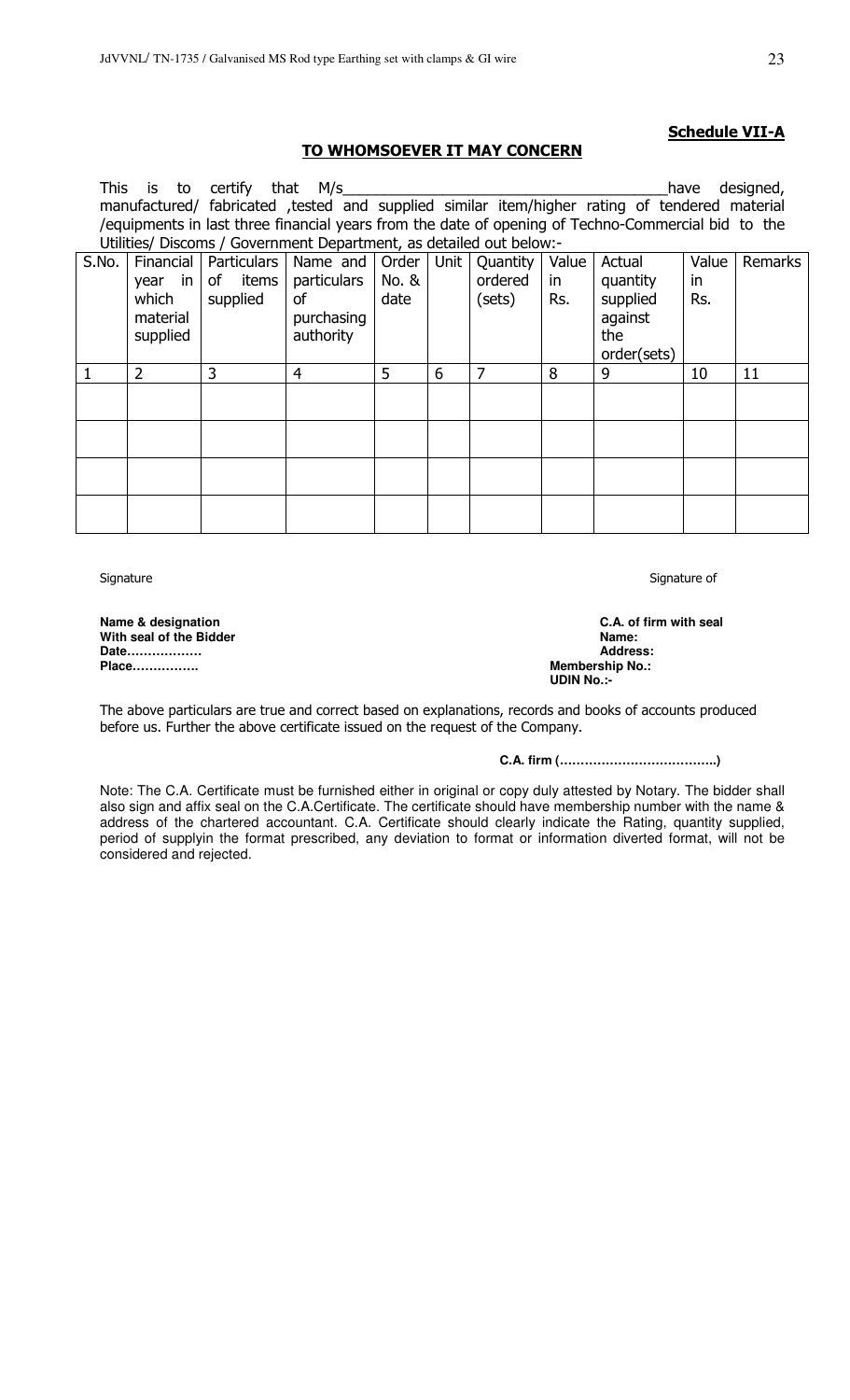# **SCHEDULE-VIII**

# JODHPUR VIDYUT VITRAN NIGAM LIMITED

# DELIVERY SCHEDULE

# PART-A

The delivery schedule of the material by the Purchaser is as mentioned hereunder:-

| S.No. | Particular of material    | Delivery                                            |
|-------|---------------------------|-----------------------------------------------------|
| 1     | Galvanised M.S.Rod type   | The bidder is required to quote monthly delivery.   |
|       | earthing sets with clamps | Commencement period shall be 30 days from the       |
|       | and G.I. wire             | date of receipt of purchase order and entire supply |
|       |                           | shall be completed in Eight months at equal         |
|       |                           | monthly rate thereafter.                            |

Note :- In case ordered quantity is different than quoted quantity, then bimonthly delivery shall be adjusted proportionately. Tenders in which bimonthly delivery schedule is not indicated shall be ignored.

# PART-B

In case bidder deviates from the delivery schedule mentioned by the purchaser in Part-A then the delivery schedule of the material by the bidder shall be indicated/mentioned as under:-

| S.No. | Particular of material                                                | Commencement | Rate of supply | Period<br>for      |
|-------|-----------------------------------------------------------------------|--------------|----------------|--------------------|
|       |                                                                       | period       | per month      | completion<br>οf   |
|       |                                                                       |              |                | delivery of entire |
|       |                                                                       |              |                | material           |
|       | Galvanised M.S.Rod type<br>earthing sets with clamps<br>and G.I. wire |              |                |                    |

Note:- (i) During the commencement period, the approval of drawing, B.O.M. and model assembly shall be got completed.

(ii) During the commencement period the contractual formalities shall be got completed.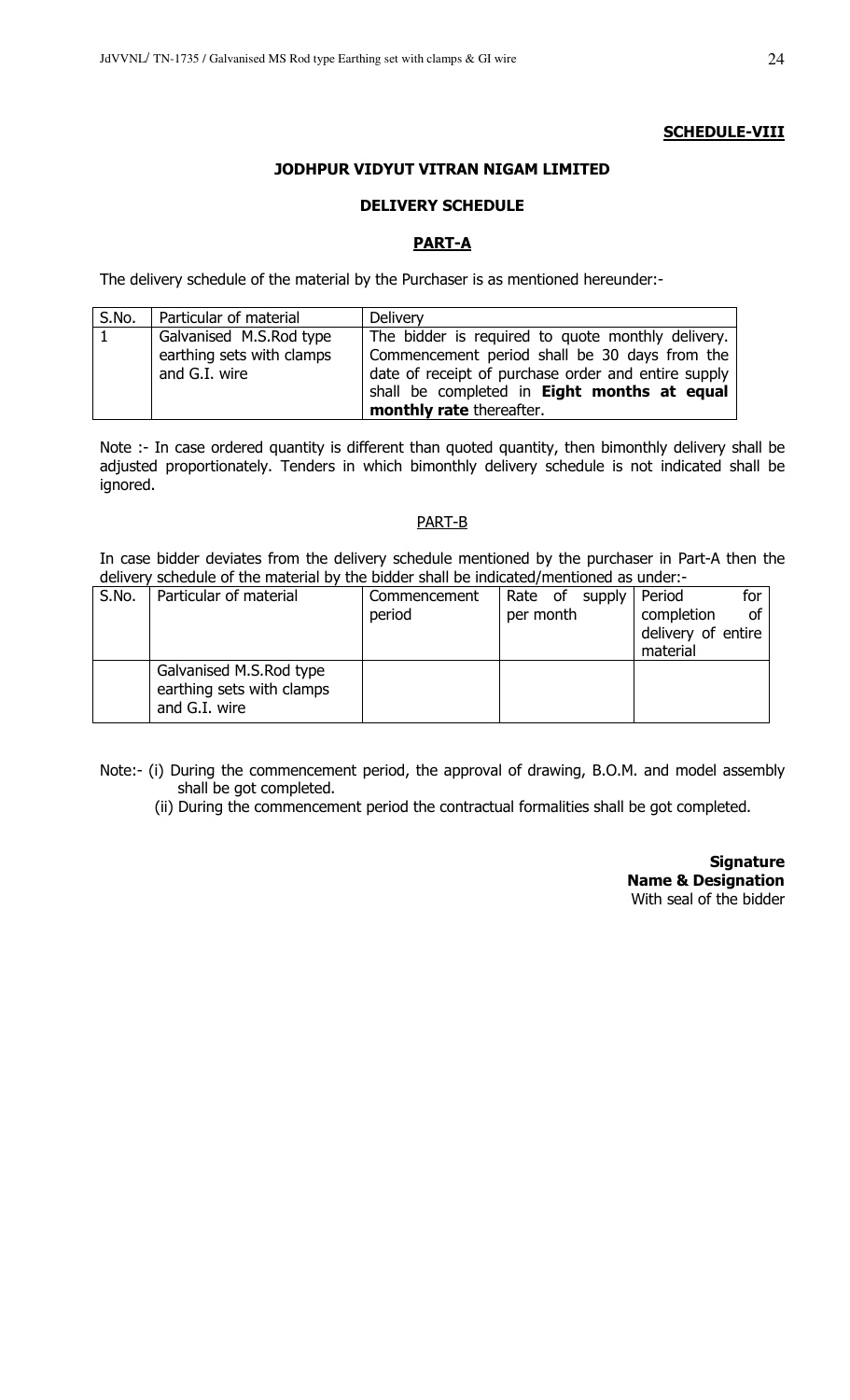# Schedule – IX

# JODHPUR VIDYUT VITRAN NIGAM LIMITED

# A Govt. of Rajasthan Undertaking

List of Equipments and Technical Hands Available with the Firm

(To be filled in by the bidders & enclosed with the bid)

 Manufacturers and / or their authorized agents who are quoting against this bid are requested to furnish the following information along-with the bid. The Purchaser will have the discretion to ignore the bid without the under noted particulars and/or ignore the bid particulars.

- 1. Name and Address of Manufacturer
- 2. Official email ID
- 3. GSTIN
- 4. Whether firm is proprietorship/partnership/ Limited (Please give details and also enclose copy of memorandum of constitution of firm along with name of directors/ partners/proprietor & their address.
- 5. Place where works exist.
- 6. Details of machinery particularly with B.H.P. of each item installed.
- 7. Details of staff employed in the works.
- 8. Date when started the manufacturing of item under reference.
- 9. List of items manufactured.
- 10. Literature and drawings of items manufactured showing their description, size, design and other important technical particulars.
- 11. Details of order so far, executed alongwith the names of organization to whom supplied.
- 12. Manufacturing capacity.
- 13. Is the workshop open for inspection by the representative of the board, if required?
- 14. Statement of financial resources and Banking Reference alongwith Balance-Sheet for previous two years.
- 15. Testing facilities available for the manufactured articles in the testing laboratory of works.
- 16. Whether the Firm is a small/medium/large scale industry.
- 17. Registration No. with :
	- i. Small Scale, National/State.
	- ii. DGTD
	- iii. State Industries Department.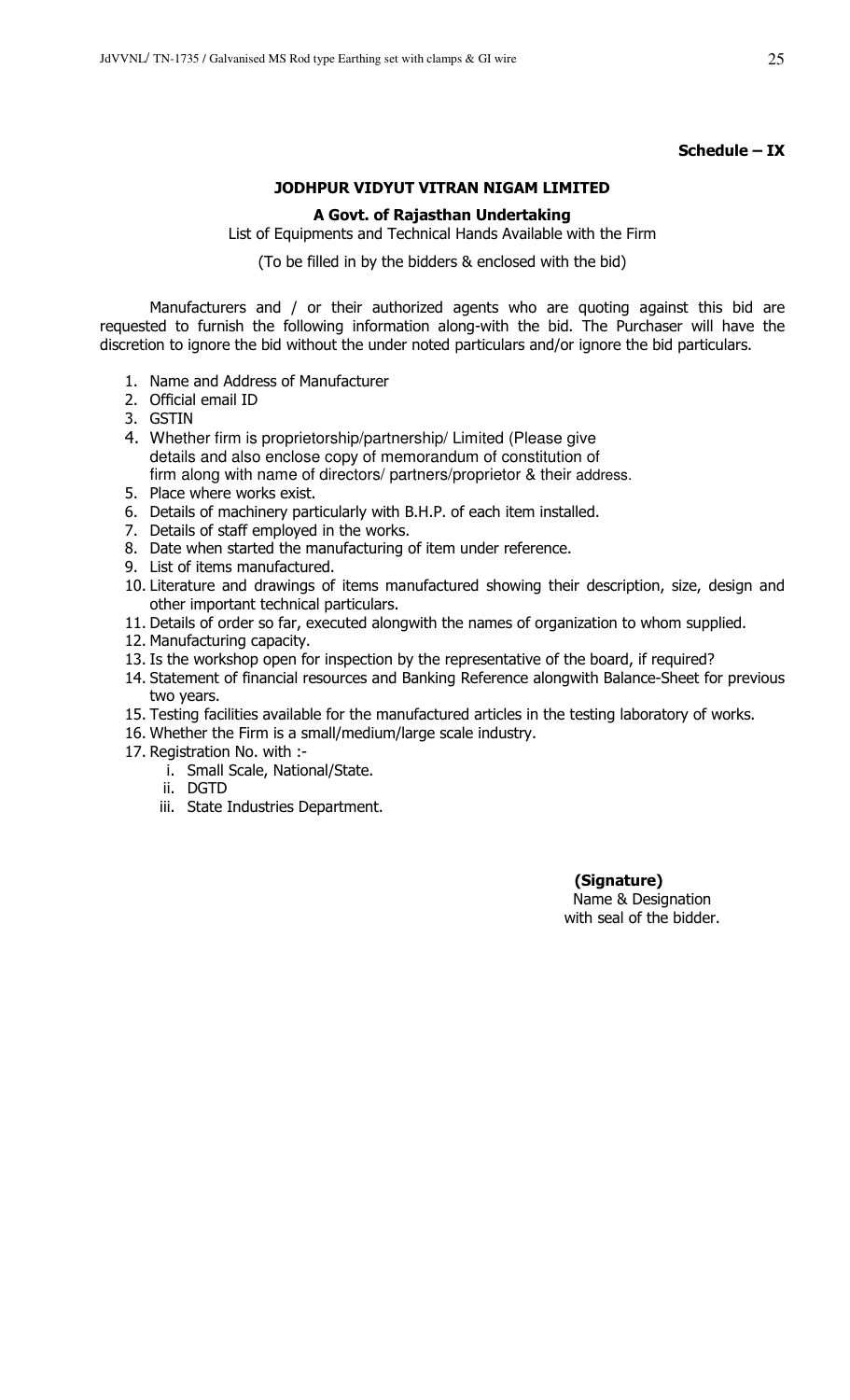|                | THE BILL OF MATERIALS FOR GALVANIZED M.S.ROD TYPE EARTHING SET |             |        |  |  |
|----------------|----------------------------------------------------------------|-------------|--------|--|--|
|                | FOR LT, 11 KV & 33 KV LINES                                    |             |        |  |  |
| S.N            | <b>DESCRIPTION</b>                                             | <b>UNIT</b> | QTY.   |  |  |
|                | M.S.ROD 20 MM OUTSIDE DIA HAVING LENGTH 3 MTR.                 | NoS.        |        |  |  |
| $\overline{2}$ | M-12 BOLT & NUT                                                | NoS.        | 2 EACH |  |  |
| 3              | SPRING WASHER FOR M-12 BOLTS                                   | NoS.        | 2      |  |  |
| 4              | G.I.WIRE SIZE 8 SWG OF 15 METER LENGTH                         | NoS.        |        |  |  |
| 5              | 50x6 MM M.S.FLAT FOR CLAMP WELDED WITH ROD                     | NoS.        |        |  |  |
| 6              | 50x6 MM M.S.FLAT FOR CLAMP LOOSE / COVER5                      | NoS.        |        |  |  |

# THE BILL OF MATERIALS FOR GALVANIZED M.S.ROD TYPE EARTHING SET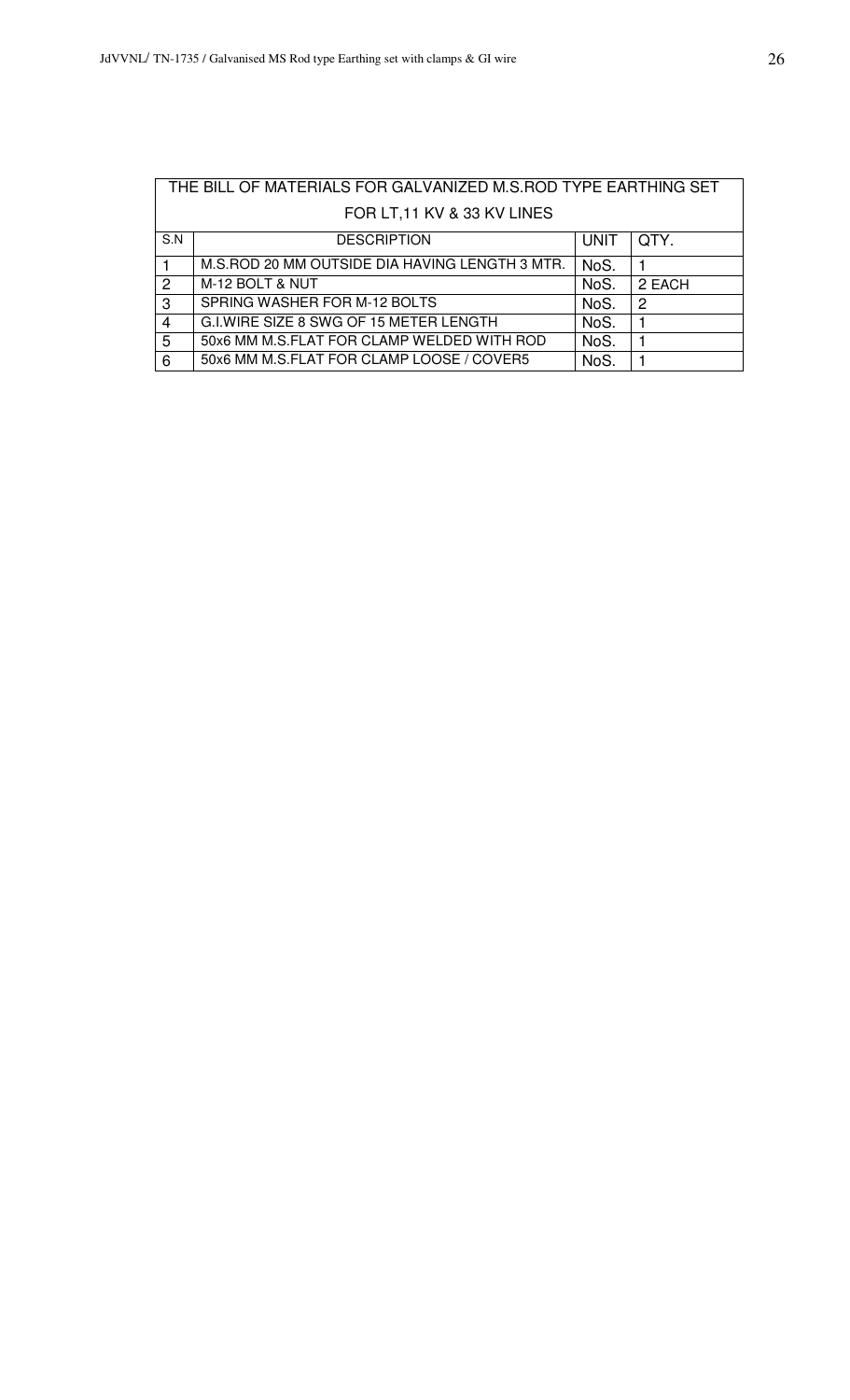# **Schedule – X**

# **Format of Affidavit**  (**ON NON-JUDICIAL STAMP OF Rs. 100/-)**

|                                | M/s do hereby solemnly affirm and declare that:                                                                                                                                       |                              |  |
|--------------------------------|---------------------------------------------------------------------------------------------------------------------------------------------------------------------------------------|------------------------------|--|
|                                |                                                                                                                                                                                       |                              |  |
|                                | acknowledgement of Entrepreneurial Memorandum Part II by the District Industries                                                                                                      |                              |  |
|                                |                                                                                                                                                                                       |                              |  |
|                                | and has been issued manufacture of following items:                                                                                                                                   |                              |  |
| Name of Items                  |                                                                                                                                                                                       | Production Capacity (Yearly) |  |
| (i)                            |                                                                                                                                                                                       |                              |  |
| (ii)                           |                                                                                                                                                                                       |                              |  |
| (iii)                          |                                                                                                                                                                                       |                              |  |
| (iv)                           |                                                                                                                                                                                       |                              |  |
| (v)                            |                                                                                                                                                                                       |                              |  |
| manufacturing the above items. | (b) My/Our above noted acknowledgement of Entrepreneurial Memorandum Part-II has not been<br>cancelled or withdrawn by the Industries Department and that the enterprise is regularly |                              |  |

(c) My/Our enterprise is having all the requisite plant and machinery and is fully equipped to manufacture the above noted items.

d) The Present status of the firm is as per acknowledgement of Entrepreneurial Memorandum Part-II issued on the date of District Industries Center,

Place\_\_\_\_\_\_\_\_\_\_\_\_\_\_\_\_\_\_

Signature of Proprietor/Director Authorized Signatory With Rubber Stamp and date

# **VERIFICATION**

I, \_\_\_\_\_\_\_\_\_\_\_\_\_\_\_\_\_ S/o \_\_\_\_\_\_\_\_\_\_\_\_\_\_\_\_\_\_\_\_\_\_\_ Aged \_\_\_\_\_\_\_\_\_ Years residing at \_\_\_\_\_\_\_\_\_\_\_\_\_\_\_\_\_\_\_\_\_\_\_\_\_\_\_\_\_\_\_ Proprietor / Partner/ Director of M/s \_\_\_\_\_\_\_\_\_\_\_\_\_\_\_\_\_\_\_\_\_\_\_\_\_\_\_\_\_\_\_\_\_\_\_\_\_\_\_\_\_\_\_ verify and confirm that the contents at (a), (b),

(C) and (d) above are true and correct to the best of my knowledge and nothing has been concealed therein. So, help me God.

# **DEPONENT**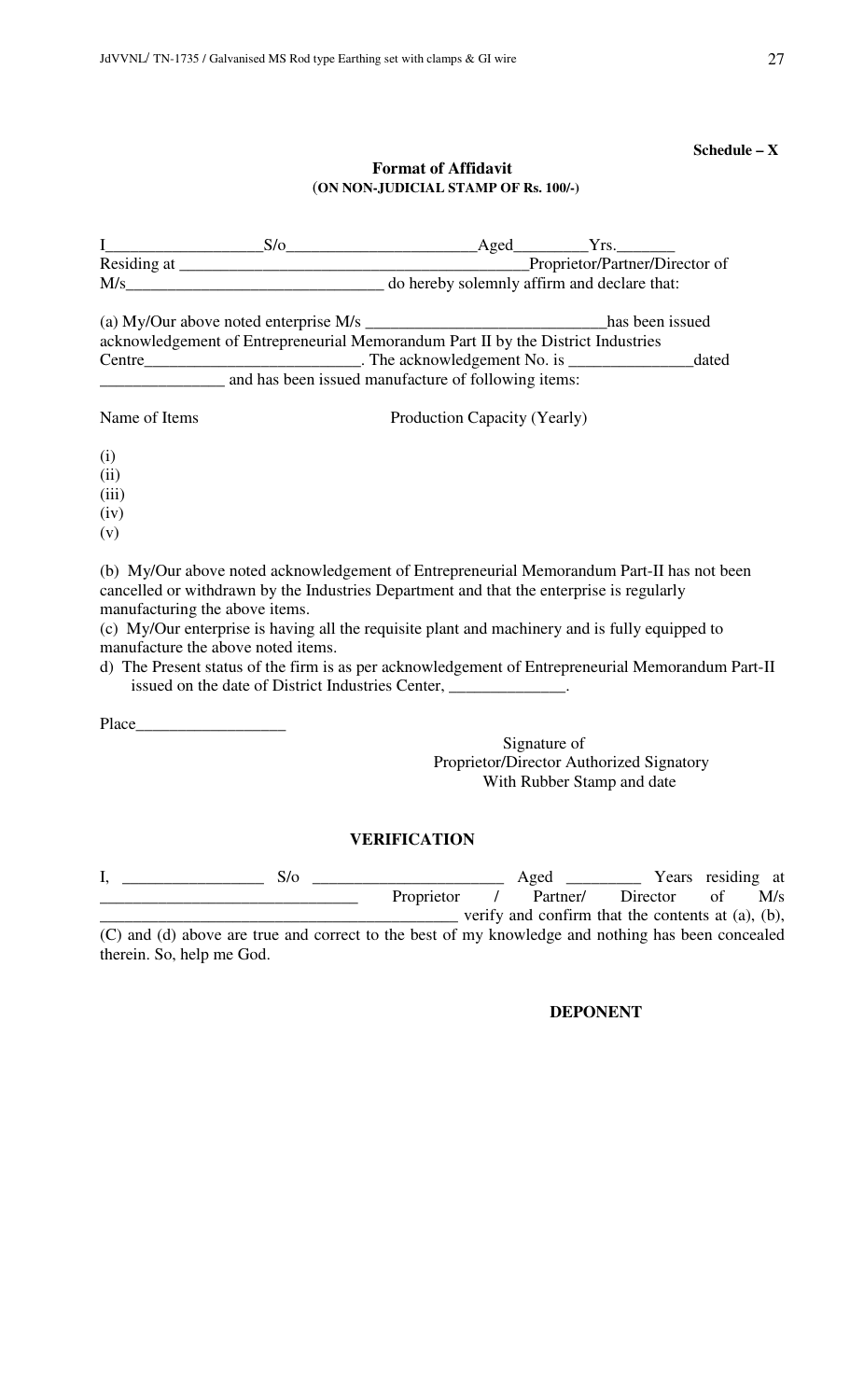# GENERAL **AMENDMENT IN ITB AND GCC**

**The various clauses wherever appearing in the Instructions to Bidders (ITB), General Conditions of Contract (GCC), Technical Specifications, Qualification Requirements, various Schedules etc., are hereby amended to the extent as under:-** 

**1. Wherever EMD and Security Bank Guarantee (SBG), are appearing in the ITB, GCC & other Bidding Documents, same is hereby replaced by BID SECURITY as under:-** 

# **BID SECURITY**

Bid security shall be 2% **of the estimated value of subject matter of procurement put to bid.** In case of Small Scale Industries of Rajasthan it shall be 0.5% of the **quantity offered** for supply and in case of sick industries, other than Small Scale Industries, whose cases are pending with Board of Industrial and Financial Reconstruction, it shall be 1% of the value of bid. Every bidder, if not exempted, participating in the procurement process shall be required to furnish the bid security as specified in the notice inviting bids.

**In case SSI unit of Rajasthan quotes the less than the tendered quantity, then they are required to furnish Bid Security @ 0.5% of the value of the quantity offered by them, failing which bid shall be considered non-responsive.** 

The Bid Security amount (as applicable) to be paid by Demand Draft/Banker's Cheque in favour of SR. AO (CASH & CPC), JDVVNL, Jodhpur (payable at Jodhpur) 342003 **upto 4.00 p.m. upto one WORKING day prior to schedule date of opening** of respective bid or Bank Guarantee, in specified format, of a scheduled bank in favour of Superintending Engineer (MM&C), JDVVNL, Jodhpur, be deposited **upto 4.00 p.m. upto one WORKING day prior to schedule date of opening** of respective bid and obtain a receipt/acknowledgement thereof. No other mode of deposit shall be accepted. At the time of depositing the Bid Security amount or Bank Guarantee, the bidder shall also furnish self attested and duly attested by Notary, the documentary evidence of SSI unit of Rajasthan or of sick unit (as applicable) along with affidavit as per schedule X on Non-Judicial Stamp of Rs. 100/-.

The Bank Guarantee against Bid Security be issued by Nationalized / Scheduled Bank. The same may be accepted after confirmation byissuing Bank. If any Bid Security Bank Guarantee not is proper format / not confirmed by the issuing Bank the same would not be accepted and the bidder would be immediately shorted out from bid process.

The Micro, Small & Medium Scale Industries of Rajasthan and sick industries, other than Small Scale Industries, whose cases are pending before the Board of Industrial and Financial Reconstruction (BIFR) shall furnish self-attested documentary evidence duly attested by Notary to claim the above.

# **2) Wherever Performance Bank Guarantee (PBG) and Composite Bank Guarantee (CBG) are appearing in the ITB, GCC & other Bidding Documents, same are hereby replaced by PERFORMANCE SECURITY as under:-**

# **PERFORMANCE SECURITY**

The Performance security wherever appearing in the tender document may be read as under-: (a) 5 %, or as may be specified in the bidding documents, of the amount of supply order in case of procurement of goods and services and 10% of the amount of work order, in case of procurement of works;

(b) 1% of the amount of quantity ordered for supply of goods, in case of Small Scale Industries or MSME units of Rajasthan; and

(c) 2% of the amount of supply order, in case of sick industries, other than Small Scale Industries, whose cases are pending before the Board of Industrial and Financial Reconstruction (BIFR); and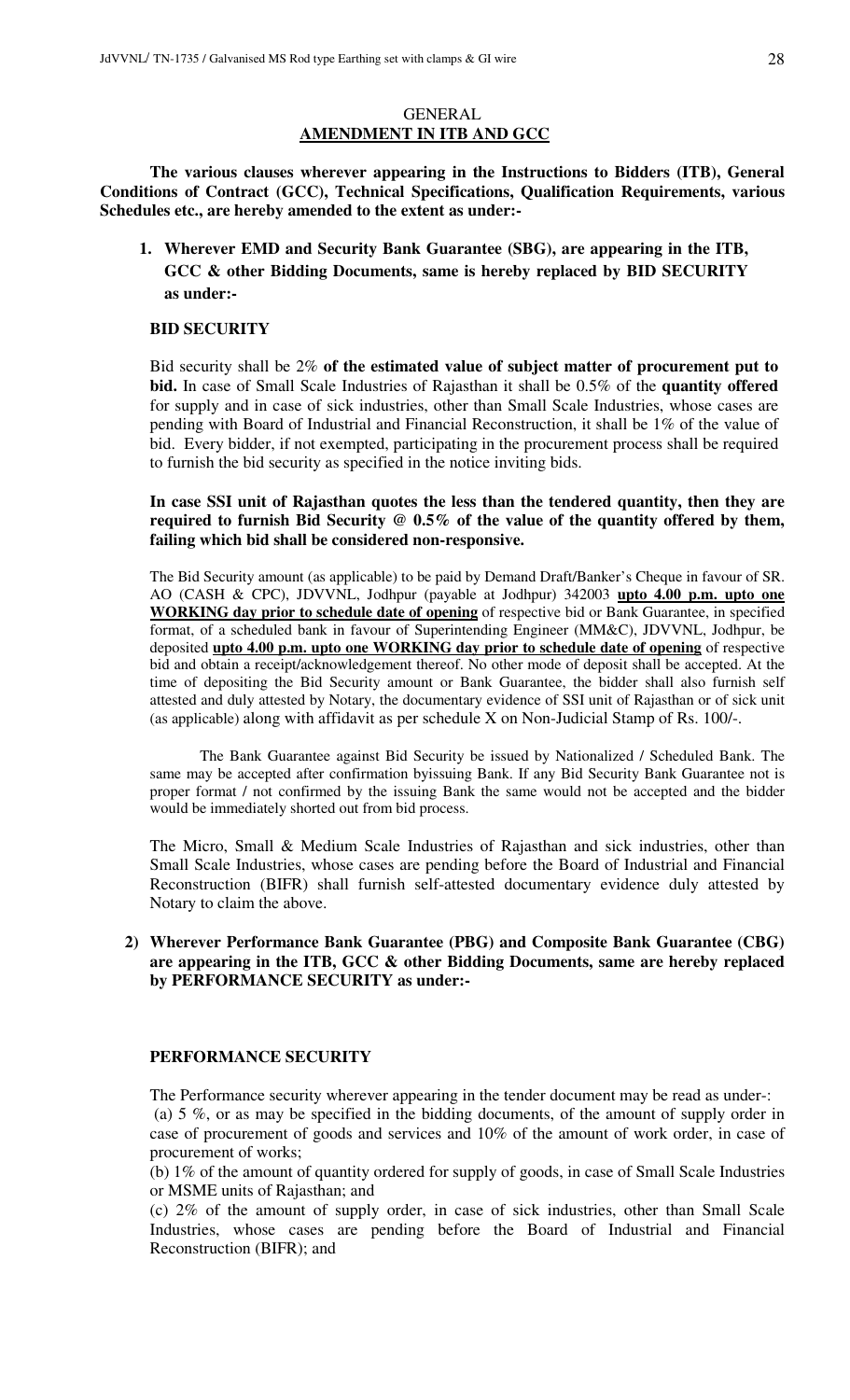In case of successful bidder, the amount of bid security may be adjusted in arriving at the amount of the performance security, or refunded if the successful bidder furnishes the full amount of performance security.

# **3) VENDOR REGISTRATION**

**The relaxation/exemption given to the registered vendors of the Nigam in respect of EMD/SBG, wherever appearing in the ITB, GCC & other Bidding documents, are hereby WITHDRAWN.** 

**4) The indirect taxes i.e. Excise Duty, Service Tax, VAT/CST, Entry Tax etc. mentioned in G.C.C., may now be read as G.S.T.** 

# **5) The following amendment is hereby made in GCC Clause No. 1.43 (Due Date of Payment):**

Payment shall be due and payable by the purchaser in accordance with the provision of the contract within a reasonable period from the date of receipt of each invoice by the contractor / supplier duly supported by a certificate of the Engineer. The purchaser will take all possible effort to make payment to the contractor / supplier generally on **45th day** after receipt of duly verified challans / receipts / bill in the office of paying authority {Sr. Accounts Officer (Cash & CPC) Jodhpur Discom, Jodhpur / Concerned Circle Accounts Officer} and completion of contractual formalities. But in case of delay in payment the purchaser shall not be liable to pay any interest on the outstanding amount to the contractor / supplier.

6) The GST will be charge extra at the prevailing rate on all the settlement fees as applicable and amended time to time.

# **7) APPEAL**:

i. If any Bidder or prospective bidder is aggrieved that any decision, action or omission of the procuring entity is in contravention to the provisions of this Act or the rules or guidelines issued there under, he may file 1st & 2nd appeal under section 38 of RTPP Act-2012 to the following appeal authorities **within a period of ten days from the date of such decision or action, omission, as the case may be, clearly giving the specific ground or grounds on which he feels aggrieved:** 

| Sr.No | Type of Appeal | Name & Designation of appellate authority  |
|-------|----------------|--------------------------------------------|
|       | First appeal   | Chairman, Discoms                          |
|       |                |                                            |
|       | Second appeal  | Energy Department, Government of Rajasthan |

ii) The form of appeal shall be as per Rule 83 of RTPP Rules, 2013 and memorandum of appeal shall be filled as per form-1 as prescribed under RTPP Rules, 2013.

Fee for appeal: - Subject to rule 84 of the RTTP Rule 2013 the fee shall be as under:-

a. For First Appeal:- Rs. 2,500/- (Rupees Two Thousand Five Hundred Only)+GST.

b. For Second Appeal:- Rs. 10,000/- (Rupees Ten Thousand Only)+GST.

iii) It is further intimated that the fee shall be paid in the form of Demand Draft of Bankers Cheque of a Scheduled Bank payable in the name of Sr. Accounts Officer (Cash & CPC), JdVVNL, Jodhpur.

 iv) Provided that after the declaration of a Bidder as successful the appeal may be filed only by a Bidder who has participated in procurement proceedings:

 v) Provided further that in case a Procuring Entity evaluates the Technical Bids before the opening of the Financial Bids, an appeal related to the matter of Financial Bids may be filed only by a Bidder whose Technical Bid is found to be acceptable.

vi) The officer to whom an appeal is filed under para (1) shall deal with the appeal as expeditiously as possible and shall endeavour to dispose it of within thirty days from the date of the appeal.

vii) If the officer designated under para (1) fails to dispose of the appeal filed within the period specified in para (2), or if the Bidder or prospective bidder or the Procuring Entity is aggrieved by the order passed by the First Appellate Authority, the Bidder or prospective bidder or the Procuring Entity, as the case may be, may file a second appeal to Second Appellate Authority specified in the Bidding Document in this behalf within fifteen days from the expiry of the period specified in para (2) or of the date of receipt of the order passed by the First Appellate Authority, as the case may be.

8) The bidders should be qualified, not be insolvent, not be in receivership, not be bankrupt or being wound up, should not have affairs administered by a court or a judicial officers, should not have business activities suspended, should not be blacklisted or debarred by any utility/ government agency, should not have a conflict of interest. For this bidder is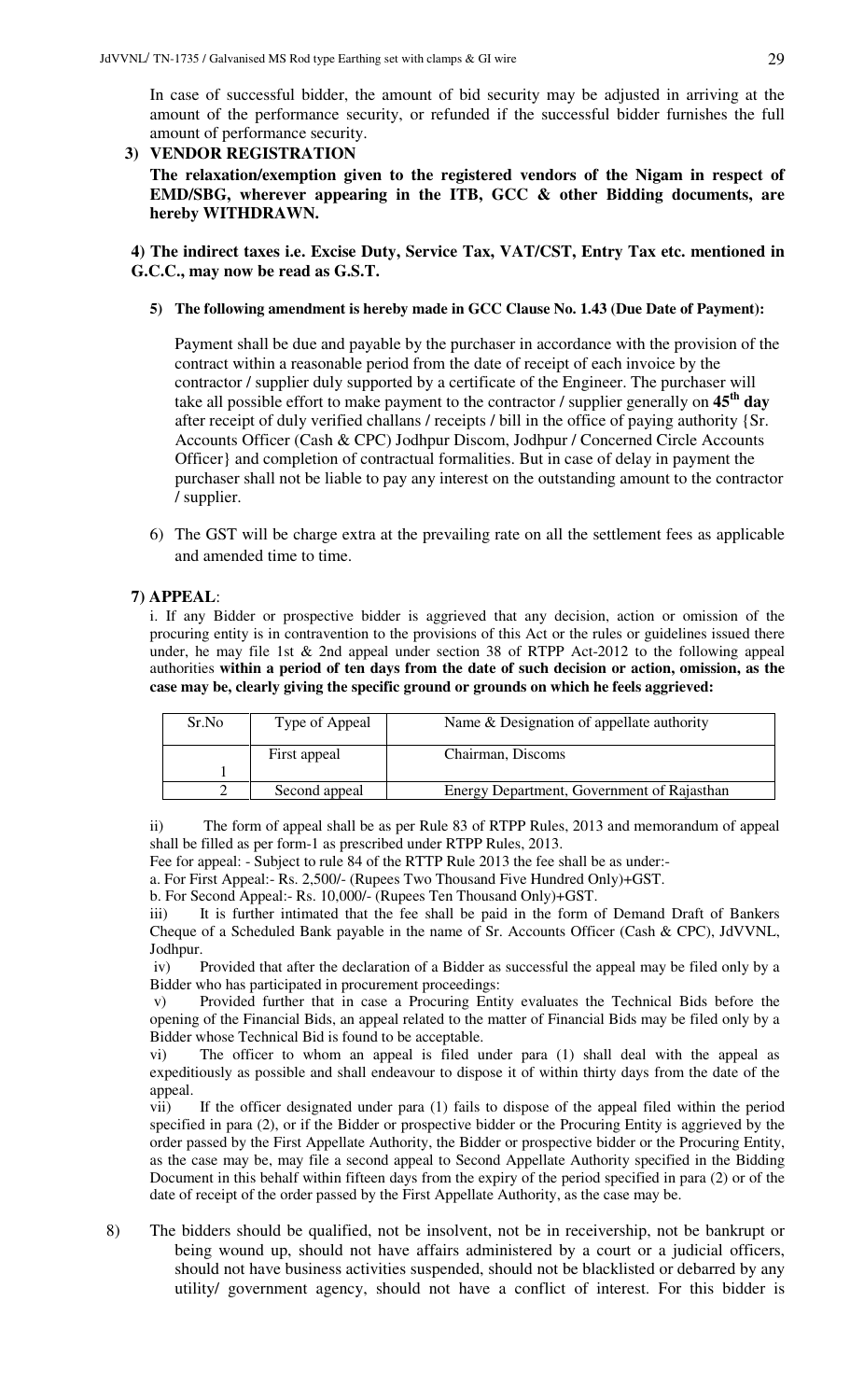required to furnish a Declaration as per Appendix-C, on Rajasthan Non-Judicial Stamp Paper of Rs. 100/ (excluding surcharge on Stamp Paper, as per rules)."

9) In case the terms & conditions mentioned in PO, ITB & GCC are modified/differ from RTPP Act, then RTPP Act shall supersede.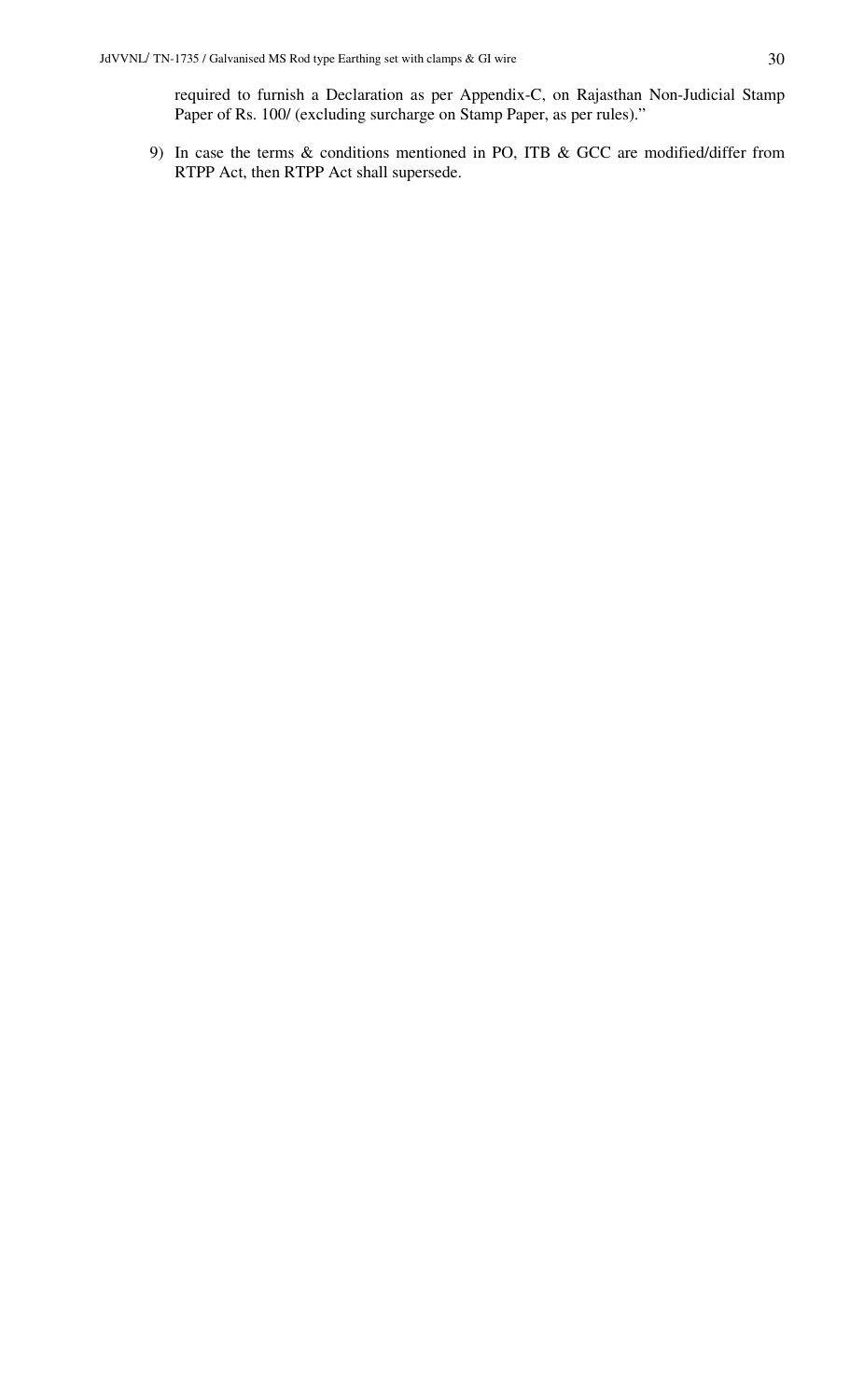**Addendum in the provision of Instruction to bidder (ITB) in the clause No. 1.12.2 for quantity allocation as per award criteria of purchase manual in accordance to the clause no. 74 of RTPP rules:** 

# **1.12.2(A) for quantity allocation**

- **(i) Trial order under Para No. 22.17 (a) & (b) of purchase manual**
- (a) Any bidder located within or outside the state of Rajasthan has participated for the first time in a particular Discom & meeting minimum qualification requirement and has supplied the tendered material/or of higher rating in other utility shall be treated as an old supplier. Rajasthan's firms although supplied in past but not meeting minimum quantity supplied criterion including altogether new units which have not supplied any quantity but having adequate & required manufacturing and testing facility and technical know-how of the tendered material shall be considered as new firms and would be eligible for trial order only. In case of supply made to the licensed power utility out side India, the C.A. certificate furnished by firm shall be considered.

**Note: -** The material supplied and accepted for same/higher rating for turnkey project(s) to a licensed power utility/Govt. shall be considered for the purpose of evaluating criteria. The certificate given by C.A. shall indicate above quantity separately.

- (b) (i) The trial order for a particular item shall not generally exceed 10  $\%$  of the total quantity considered for placement of order. This ceiling may, however, be relaxed by the corporate level purchase committee up to the extent of 30 %, to take the advantage of lower price where situation of differential prices offering is arising.
- (ii) The capacity  $\&$  capability assessment of a bidder located outside state of Rajasthan who otherwise qualifies but is participating for the first time shall not be carried out. Similarly, For the tendered item(s) where the valid BIS license is an essential qualification requirement and the bidder possesses the valid BIS but new to the utility. The capacity/capability assessment of such a bidder shall also not be carried out.

# **(iii)Award criteria under Para No. 10.2 (iii) of purchase manual**

(a) In case of distribution transformers of rating 40 KVA and below, LT cables & conductors and fabricated steel items, order quantity may be distributed in the following manner: -

 **20% to L1 15% to L2 10% to L3 05% to L4** 

50% to be distributed equally among other firms subject to the condition that not more than 5% of the quantity to be purchased will be allotted to any one of such firms. The balance, if any will be distributed in the same proportion as indicated above among the first four firms.

(b) In case of other items except poles, order quantity may be distributed in the following manner:

**40% to L1 20% to L2 10% to L3 06% to L4** 

The balance quantity may be equally distributed among other firms subject to the condition that not more than 4% of the quantity to be purchased will be allotted to any such firm. The balance, if any, will be distributed in the same proportion as indicted above the first four firms.

(c) In case of poles, the order may be awarded on the basis of landed cost (material and transportation taken together). The allocation of quantity location/destination wise may be made among the eligible firms in equal proportion as far as possible.

# **APPENDIX-A**

Bank Guarantee No. \_\_\_\_\_\_\_. Security Amount :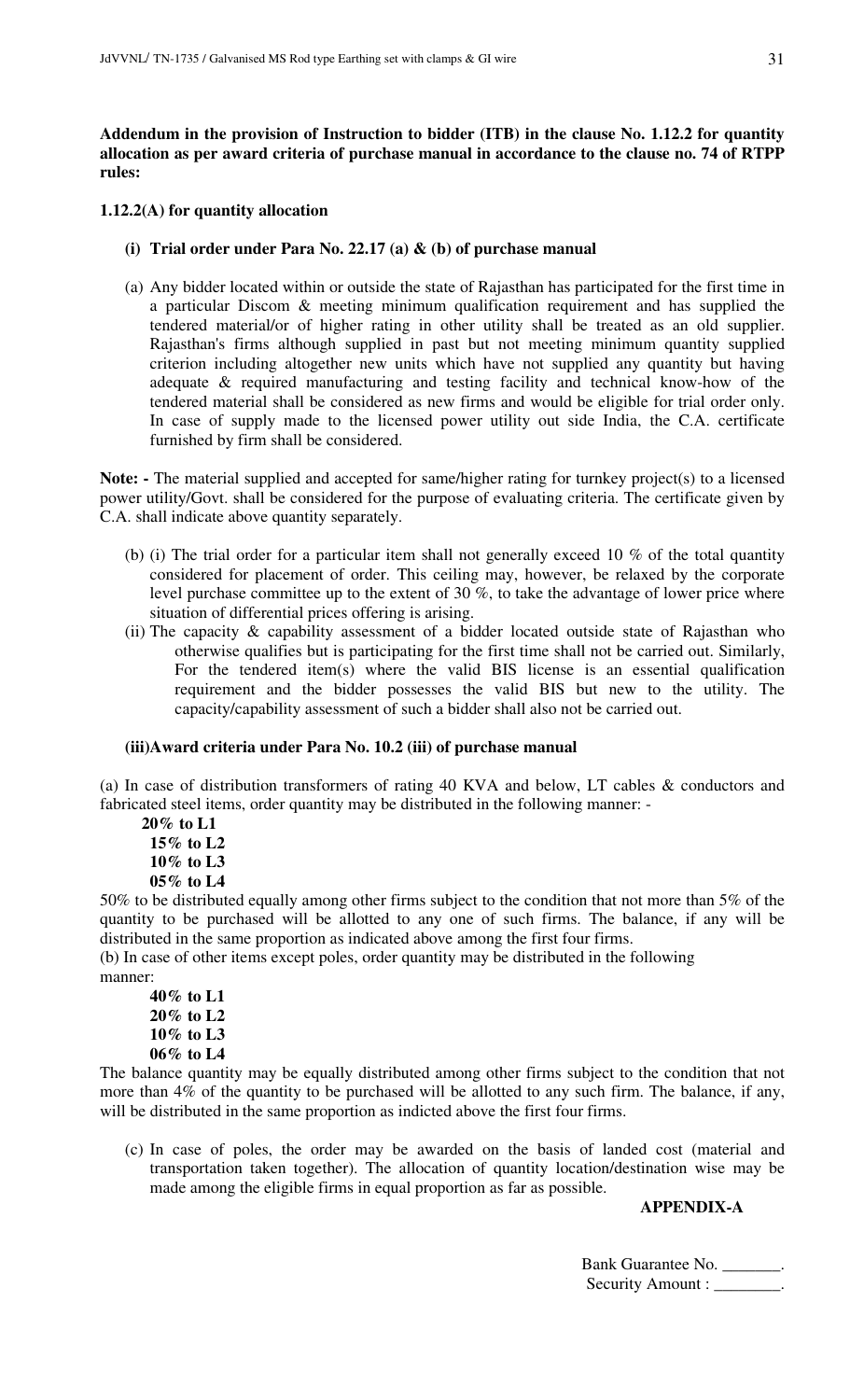| Issued on dated :                     |  |
|---------------------------------------|--|
| Valid upto : $\overline{\phantom{a}}$ |  |
| Claim upto / Grace period:            |  |

# **PERFORMA OF BANK GUARANTEE FOR BID SECURITY**

(Bank Guarantee in lieu of bid Security on non-judicial Stamp Paper of Rajasthan State of 0.25% of the B.G. value or Rs.25,000/-, whichever is less)

To,

The Superintending Engineer (MM&C), Jodhpur Vidyut Vitaran Nigam Limited, Jodhpur.

- 1. Whereas \_\_\_\_\_\_\_\_\_\_\_\_\_\_\_\_\_\_ (name of the Bidder) (hereinafter called "the Bidder") has submitted its bid dated \_\_\_\_\_\_\_ (date of submission of bid) for \_\_\_\_\_\_\_\_ (name of contract/
- name of the material with Bid no. / TN No. \_\_\_\_\_\_) (hereinafter called 'the Bid'').<br>KNOW ALL PEOPLE by these presents that WE \_ (name and address of 2. KNOW ALL PEOPLE by these presents that WE branch of Bank ) of \_\_\_\_\_\_\_\_\_ (name of country), having our registered office at \_\_\_\_\_\_\_\_\_\_\_\_\_\_\_\_\_\_\_\_\_\_ (addresses of bank) (hereinafter called 'the Bank"), are bound unto \_\_\_\_\_\_\_\_\_\_\_\_\_\_\_ (name of Purchaser) (hereinafter called "the Purchaser") in the sum of Rs. \*\_\_\_\_\_\_\_\_\_\_\_\_\_\_ for which payment well and truly to be made to the said Purchaser, the Bank binds itself, its successors, and assigns by these presents sealed with the Common Seal of the said Bank this day of 20
- 3. THE CONDITIONS of this obligation are :
	- i. If the bidder withdraws its Bid during the period of bid validity specified by the Bidder in the Bid Form; or
	- ii. If the bidder refuses to accept the correction of error in his Bid; or
	- iii. If the bidder, having been notified of the acceptance of its Bid by the purchaser during the period of bid validity:
	- a. Fails or refuses to execute the Contract Agreement within the time specified in purchase / work order, if required, or
	- b. Fails or refuses to furnish the performance security within the time specified in purchase / work order in accordance with the GCC, or
	- c. Fails to commence supply of goods or services or execute work as per purchase / work order within time specified.
	- iv. If the bidder breaches any provision of the Code of integrity specified in the RTPP Act and Chapter VI of the RTPP Rules.
- 4. We undertake unconditionally and irrevocably to guarantee as primary obligator and not as surety merely to pay to the purchaser a sum of Rs. \_\_\_\_\_\_\_\_\_\_\_ (in words Rs. \_\_\_\_\_\_\_\_\_\_\_\_\_\_\_\_\_\_\_\_\_\_\_\_\_\_\_\_\_\_\_\_\_\_\_\_\_\_) upon receipt of its first written demand, without the purchaser having to substantiate its demand, provided that in its demand the Purchaser will note that the amount claimed by it is due to it owing to the occurrence of
- one or all of the above three conditions specifying the occurred condition or conditions. 5. The decision of the Superintending Engineer (MM&C), Jodhpur Vidyut Vitaran Nigam Limited, Jodhpur shall be final whether breach has been committed on the right to demand the amount of guarantee from us which has accrued to the purchaser.
- 6. This guarantee shall not cease or determine, if the purchaser grants time or indulgence or vary the terms of the contract with the Contractor or without our consent or knowledge.
- 7. The guarantee herein contained shall not be affected by any change in the constitution of the Contractor.
- 8. We \_\_\_\_\_\_\_\_\_\_(Bank Name) further undertake not to revoke this guarantee during its currency except with the previous consent of the Superintending Engineer (MM&C), Jodhpur Vidyut Vitaran Nigam Limited, Jodhpur.
- 9. All disputes arising under the said guarantee between the Bank and the Nigam or between the Contractor and the Nigam pertaining to the guarantee, shall be subject to the jurisdiction of the Courts in Jodhpur, Rajasthan alone.
- 10. This guarantee will remain in force up to and including one hundred eighty (180) days after the date of the opening of bids, i.e. upto \_\_\_\_\_\_\_\_\_\_\_, with a further grace period of Ninety (90) days and any demand in respect thereof should reach the Bank not later than the above date.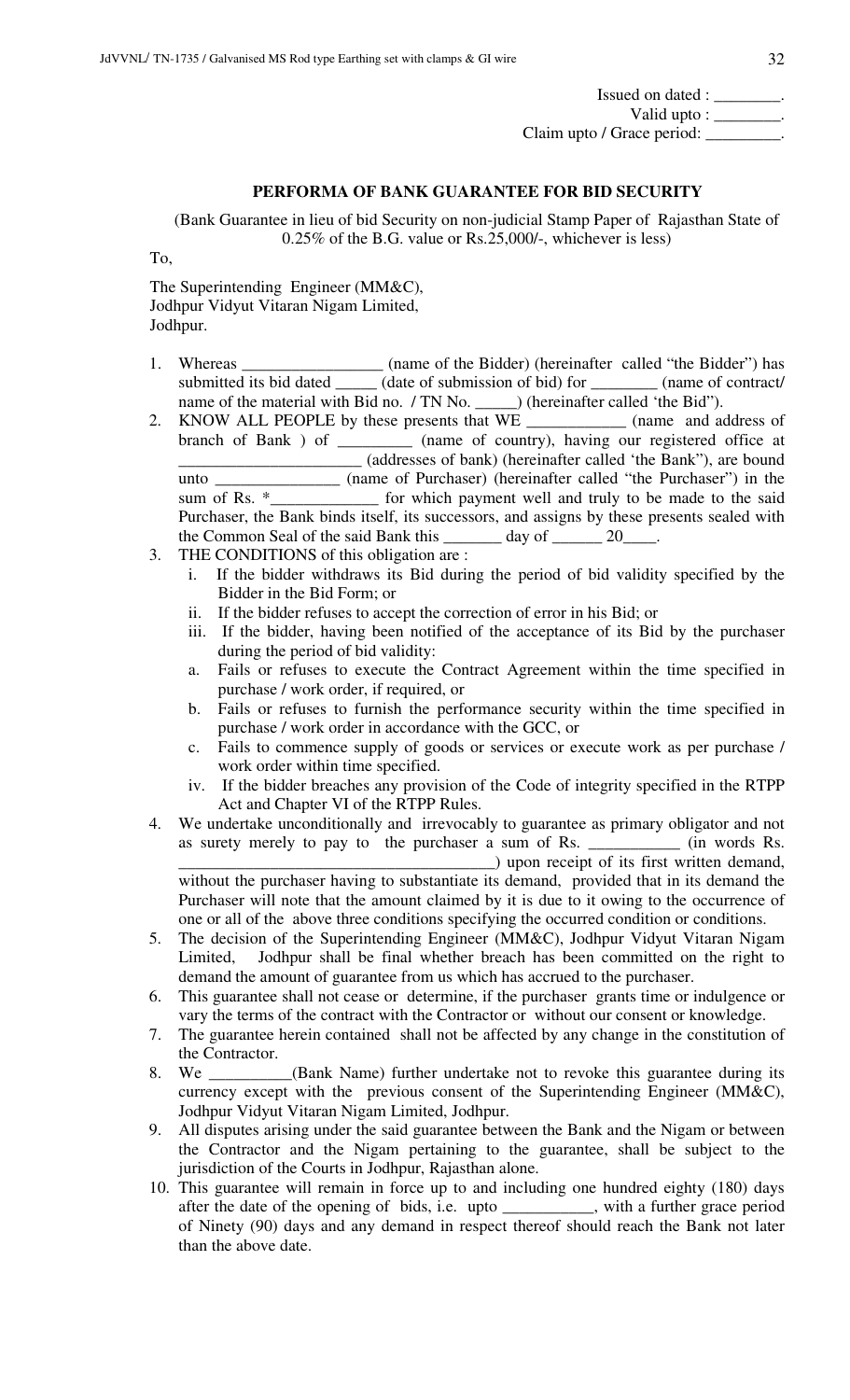Yours faithfully, Bankers (EXECUTANT) Signed by the above named Bank in presence of : (signature with full Name and Address)

Witness :

.

1. \_\_\_\_\_\_\_\_\_\_\_\_\_\_\_\_\_.  $2.$  \_\_\_\_\_\_\_\_\_\_\_\_\_\_\_\_\_\_.

Attested by Notary Public, First Class Magistrate or directly confirmed by the executing Bank.

\* The Bidder should insert the amount of the guarantee in words and figures denominated in the currency of bid.

**Note** : In case the bid is submitted by a Joint Venture, the Bid Bank guarantee shall be in the name of Lead partner or in the name of joint venture partners submitting the Bid covering all the partners of the joint venture.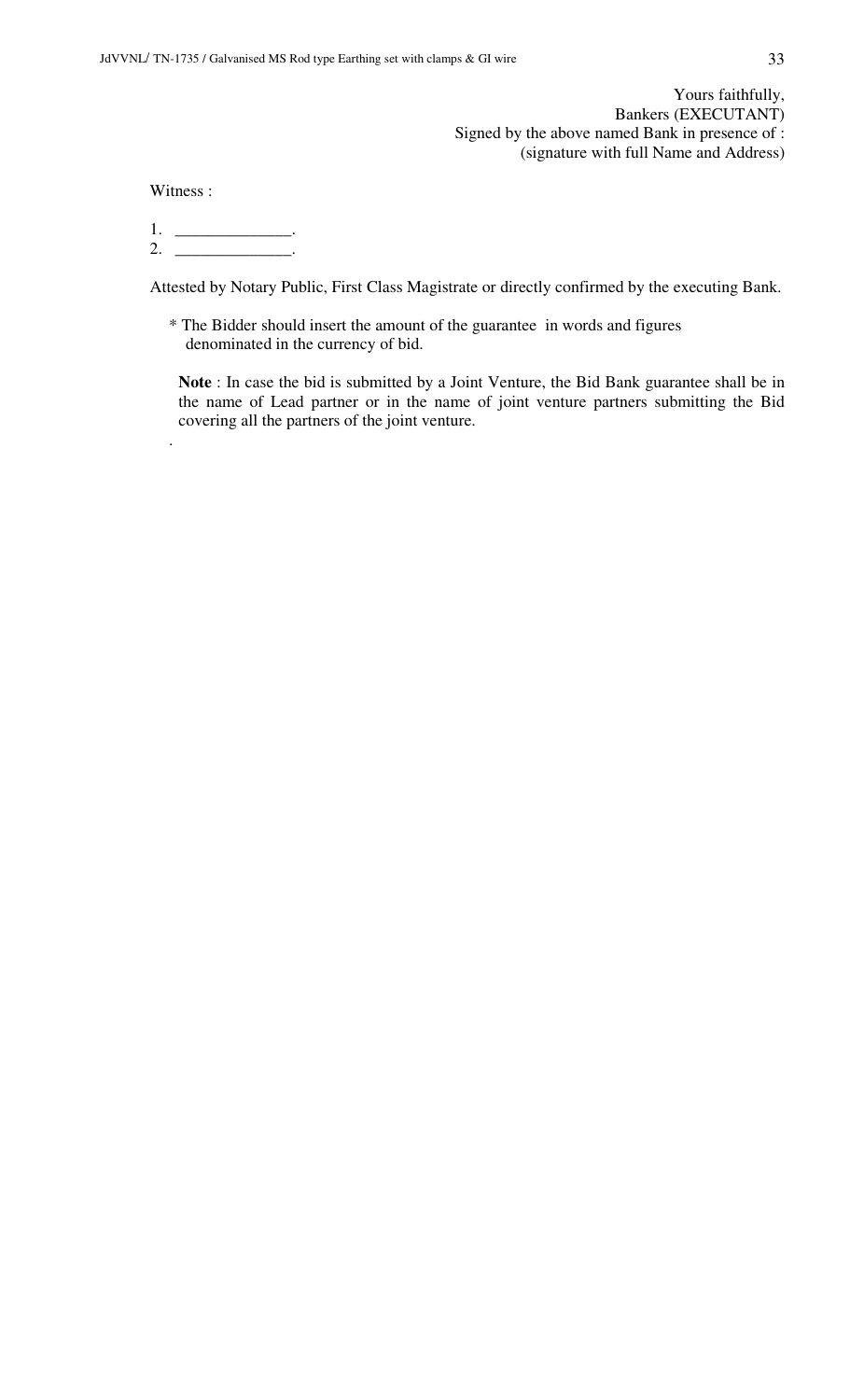# **Annexure 'A'**

#### SELF ATTESTED UNDERTAKING TO BE GIVEN ON FIRM'S LETTER HEAD

#### We, the undersigned declare that:

- 1. Our firm, its affiliates of subsidiaries including any subcontractor or suppliers for any part of the contract have not debarred by the state government or the procuring entity or a regulatory authority under any applicable law.
- 2. We declare that we have complied with and shall continue to comply with the provision of the code of integrity including conflict of interest as specified for bidders in the RTPP Act 2012, RTPP Rules 2013 and the bidding document during the procurement process and execution of contract till completion of all our obligation under contract.
- 3. I/We possess the necessary professional, technical, financial and managerial resources and competence required by the bidding document issued by the procuring entity.
- 4. I/We have fulfilled my/ our obligation to pay such of the taxes payable to the Union and the State Government or any local authority as specified in the bidding document.
- 5. I/We are not insolvent, in receivership, bankrupt or being wound up, not have my/ our affairs administered by a court or a judicial officer, not have my/ our business activities suspended and not the subject of legal proceeding for any of the foregoing reasons.
- 6. I/We do not have, and our directors and officers not have, been convicted of any criminal offence related to my/ our professional conduct or the making of false statements or misrepresentations as to my/ our qualifications to enter into a procurement contract within a period of three years preceding the commencement of this procurement process, or not have been otherwise disqualified pursuant to debarment proceedings.
- 7. I/We do not have a conflict of interest as specified in the Act, Rules and the bidding document, which materially affects fair competition.

 Firm's Name Seal & Signature